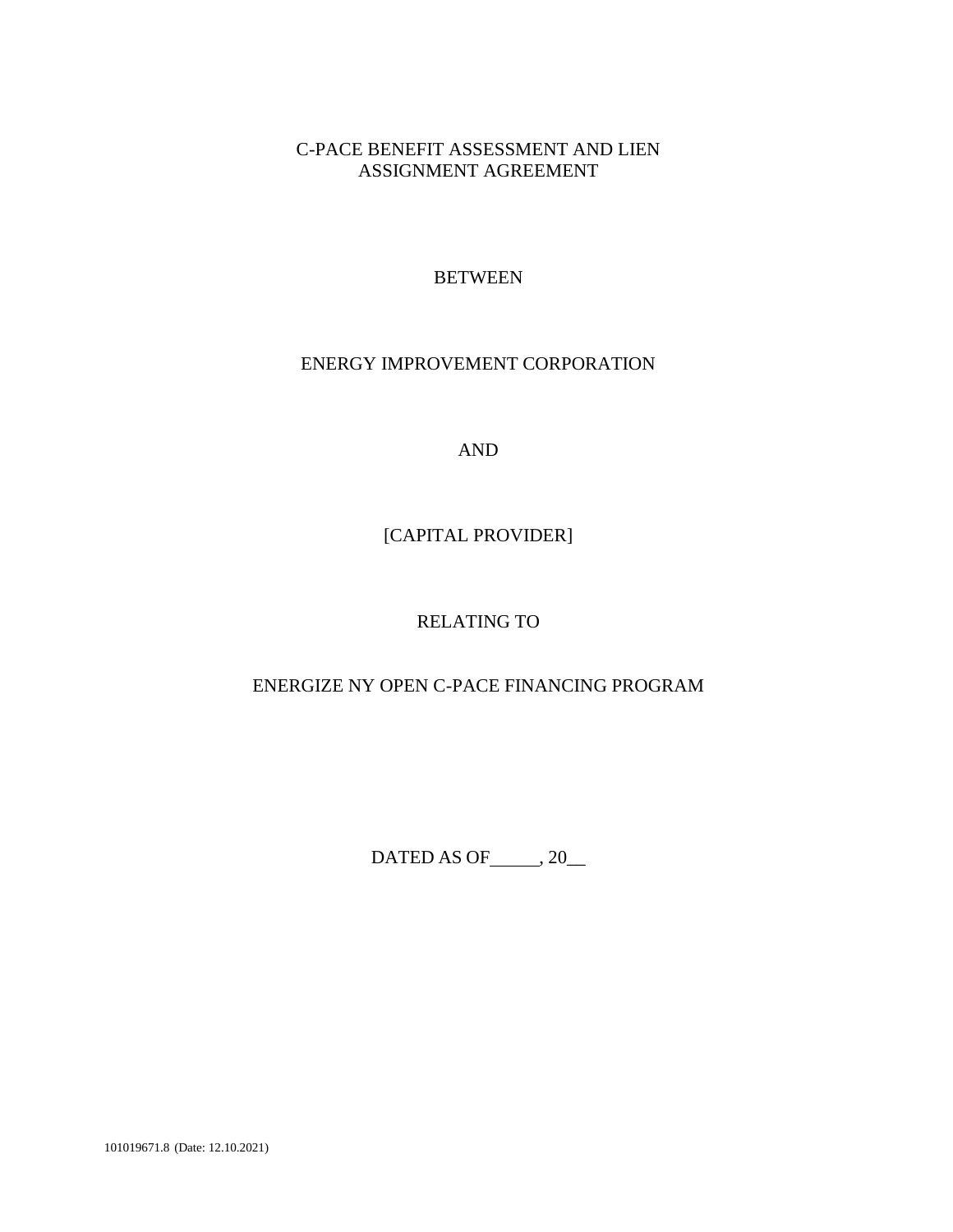### Table of Contents

### Page

| 1.  |  |
|-----|--|
| 2.  |  |
| 3.  |  |
| 4.  |  |
| 5.  |  |
| 6.  |  |
| 7.  |  |
| 8.  |  |
| 9.  |  |
| 10. |  |

### **Exhibits**

- Exhibit B Form of Assignment of Benefit Assessment Lien
- Exhibit C Form of Confirmation and Amendment of Benefit Assessment Lien and Payment Schedule
- Exhibit D Form of Satisfaction and Release of Benefit Assessment Lien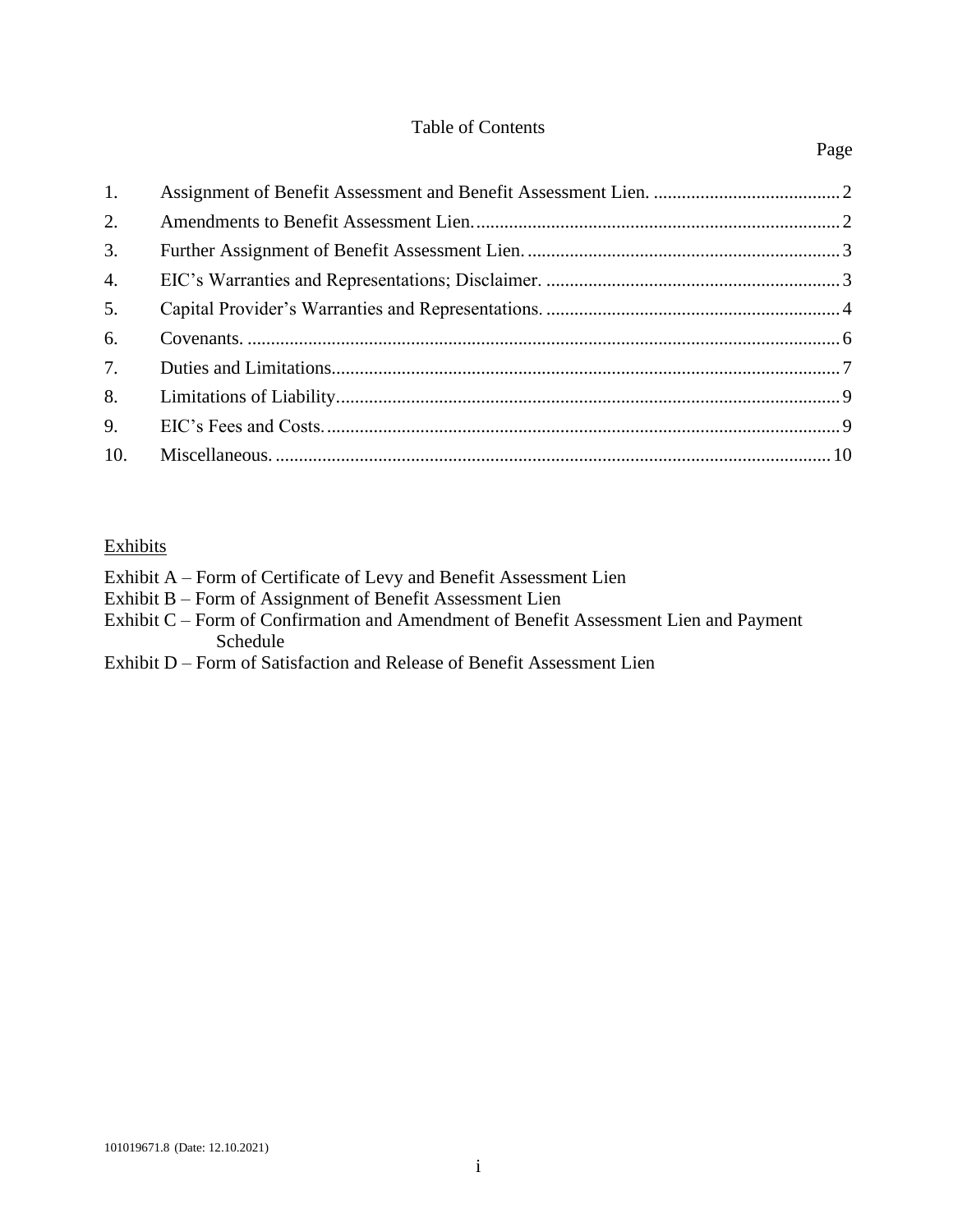#### C-PACE BENEFIT ASSESSMENT AND LIEN ASSIGNMENT AGREEMENT

THIS C-PACE BENEFIT ASSESSMENT AND LIEN ASSIGNMENT AGREEMENT (this "**Assignment Agreement**") is made as of this [DAY] day of [MONTH], [YEAR], by and between the ENERGY IMPROVEMENT CORPORATION, a Local Development Corporation formed under the laws of the State of New York ("**EIC**"), with an address at 2875 Route 35, Katonah, NY 10536, acting on behalf of , a New York municipal corporation (the "**Municipality**") and [CAPITAL PROVIDER] (the "**Capital Provider**"). Each of EIC and the Capital Provider are sometimes referred to as a "Party" and collectively as the "**Parties**."

#### BACKGROUND

WHEREAS, it is the policy of the State of New York (the "**State**") to achieve energy efficiency and renewable energy goals, reduce greenhouse gas emissions and mitigate the effect of global climate change and advance a clean energy economy as provided in Article 5-L of the General Municipal Law, as amended from time to time (the "**Enabling Act**");

WHEREAS, pursuant to the Enabling Act, EIC has established the Energize NY Open C- PACE Financing Program ("**Open C-PACE**" or the "**Program**") as a sustainable energy program through which member municipalities may levy charges against qualified property within their geographical boundaries for the purpose of promoting, facilitating and financing clean energy improvements, thereby promoting the public good.

WHEREAS, [Borrower legal name] (the "**Borrower**") owns real property located in the Municipality known as [Address] (the "Property") and more particularly described in Schedule I to the Certificate of Levy and Benefit Assessment Lien with for the Property attached as Exhibit A (the "**Certificate of Levy**").

WHEREAS, the Municipality has (i) adopted a local law (the "**Local Law**") authorizing the provision of financing of certain energy improvements to property (the "**Project**") through Open C-PACE; and (ii) entered into a Municipal Agreement with EIC (the "**Municipal Agreement**") to authorize EIC to act on its behalf to effectuate Open C-PACE in the Municipality.

WHEREAS, the Borrower and the Project have been pre-qualified by EIC for financing under the Program in accordance with the Enabling Act, the Local Law, NYSERDA Guidelines and EIC Guidelines (such guidelines, as may be amended from time to time, collectively the "**Program Guidelines**").

WHEREAS, in accordance with the requirements of the Program, Borrower proposes to make certain energy improvements to the Property which will be permanently affixed to the Property (the "**Project**") and has applied to EIC and the Capital Provider for financing for the Project through the [FINANCE AGREEMENT DESCRIPTION] (the "**Finance Agreement**"), which will be repaid through a voluntary benefit assessment against the Property benefited by such improvements (the "**Benefit Assessment**").

WHEREAS, EIC, on behalf of the Municipality, has agreed to cooperate with the Capital Provider in order for the Capital Provider to provide financing to the Borrower on the terms and conditions set forth in the Finance Agreement and related documents with the Borrower..

WHEREAS, EIC, on behalf of the applicable Municipality, will levy the Benefit Assessment and record the Certificate of Levy evidencing a lien on the Property in an amount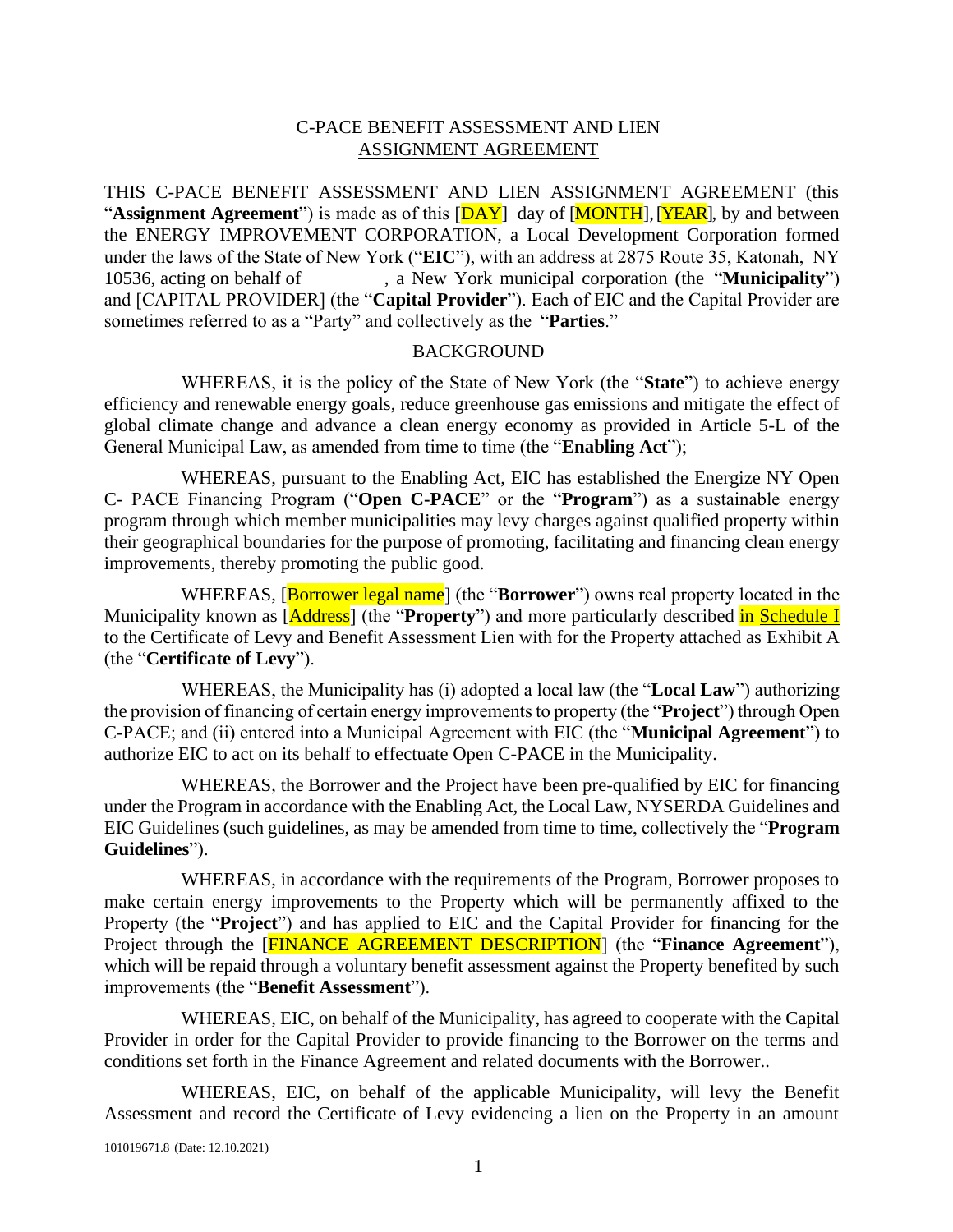sufficient to pay the estimated costs of the Project, Finance Agreement and related agreements and any associated costs (including financing costs) which will benefit the Property (the "**Benefit Assessment Lien**").

WHEREAS, Capital Provider desires EIC, on behalf of the Municipality, to assign to the Capital Provider the Benefit Assessment and the Benefit Assessment Lien, and bill the Borrower for "Annual Installment Amounts" provided for in the Finance Agreement in the amounts and at the times set forth in the Finance Agreement ("**Annual Installment Amounts**").

NOW, THEREFORE, the Parties do hereby agree as follows:

#### <span id="page-3-0"></span>**1. Assignment of Benefit Assessment and Benefit Assessment Lien.**

- (a) EIC, on behalf of the Municipality, hereby assigns to Capital Provider all powers and rights under the Benefit Assessment Lien. EIC shall promptly record the Assignment of Benefit Assessment Lien, attached hereto as Exhibit B on the land records for the Municipality.
- <span id="page-3-2"></span>(b) The principal of the Benefit Assessment Lien (inclusive of any financed closing costs or fees) will be [Amount and  $xx/100$ ] Dollars ( $\frac{[ #]}{[ #]}$ ), the total interest rate payable with respect to the Benefit Assessment Lien will be **[Interest Rate]** percent ( $\left[\frac{\text{#1}}{\text{#1}}\right)$  per annum. Such total interest rate reflects the sum of (i) an interest rate per annum of  $\lceil \cdot \rceil$ % payable to Capital Provider pursuant to the Finance Agreement *plus* (ii) the rate per annum of the EIC Administration Fee payable to EIC pursuant to Section  $9(a)(ii)$ . The term of the Benefit Assessment Lien will be  $[Term]$  ( $[#]$ ) years. The foregoing terms are set forth in the payment schedule attached to the Certificate of Levy.
- (c) The Capital Provider shall have and possess the same powers and rights at law or in equity as EIC and the Municipality would have had if the Benefit Assessment Lien had not been assigned, including, without limitation, those with regard to the precedence and priority of such Benefit Assessment Lien, the accrual of interest and the fees and expenses of collection. In addition, the Capital Provider shall have the right to enforce delinquent Annual Installment Amounts as provided in Section 7(e) of this Assignment Agreement. Costs and reasonable attorneys' fees incurred by the Capital Provider as a result of any foreclosure action or other legal proceeding and directly related to the proceeding shall be added to the Benefit Assessment Lien in any such proceeding against each person having title to any property subject to the proceedings. Such costs and fees may be collected by the Capital Provider at any time after demand for payment has been properly made by the Capital Provider.

#### <span id="page-3-1"></span>**2. Amendments to Benefit Assessment Lien.**

(a) Capital Provider and Borrower may amend the Certificate of Levy to adjust the payment schedule of the Benefit Assessment in accordance with the terms of the Finance Agreement. In such event, Capital Provider shall provide to EIC an executed Confirmation and Amendment of Benefit Assessment Lien and Payment Schedule, in substantially the form attached hereto as Exhibit C, which shall include the new annual installment payment schedule of the Benefit Assessment consistent with the terms of the Finance Agreement. Any request by Capital Provider to amend the Certificate of Levy to adjust the payment schedule of the Benefit Assessment in accordance with the terms of the Finance Agreement shall constitute a certification by the Capital Provider that the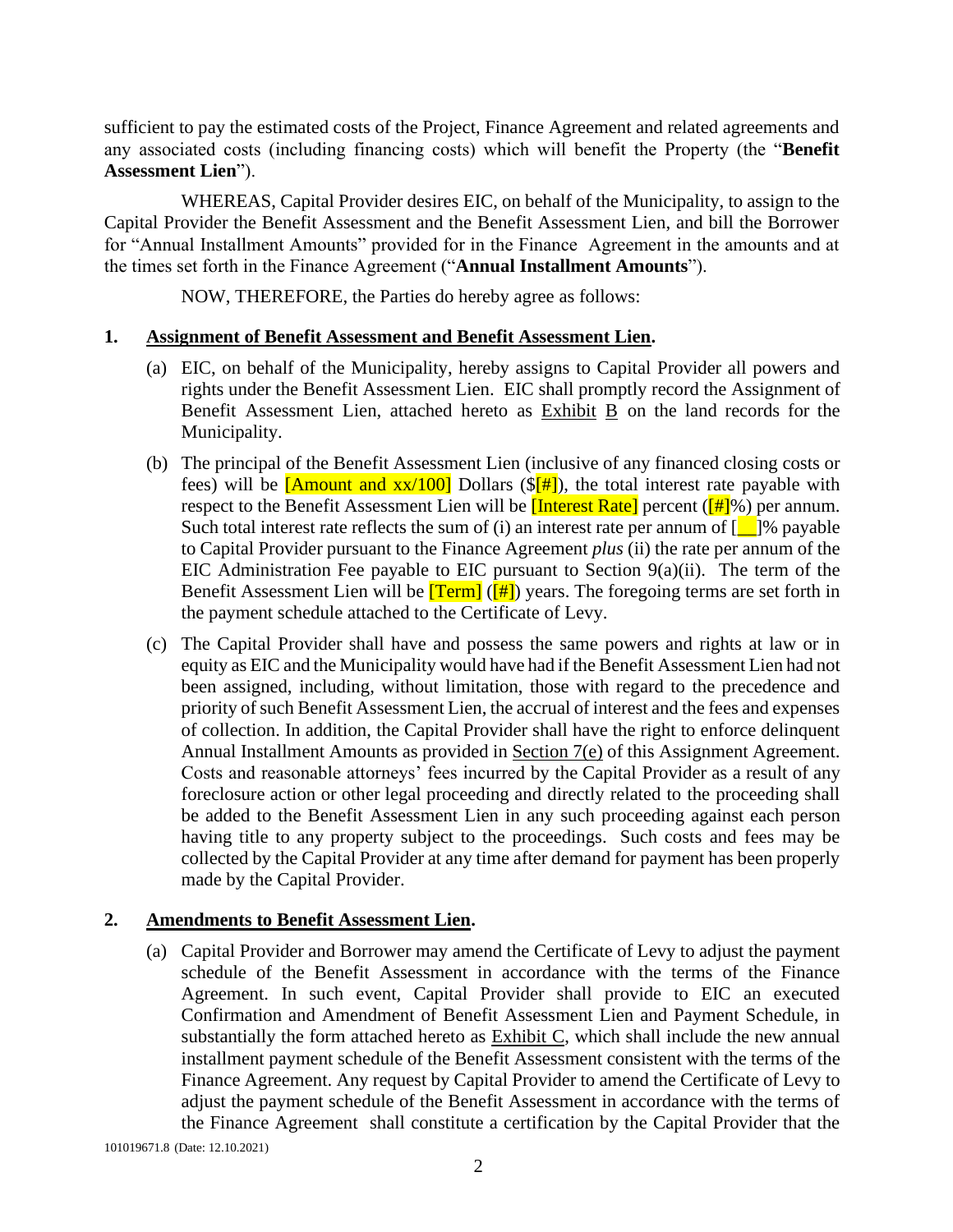representations and warranties made by the Capital Provider in this Assignment Agreement continue to be true and correct as of the date of such Confirmation and Amendment of Benefit Assessment Lien. EIC, on behalf of the Municipality, shall promptly file such Confirmation and Amendment of Benefit Assessment Lien and Payment Schedule on the land records for such Municipality. EIC shall provide to Capital Provider filed copies of the Certificate of Levy and any Confirmation and Amendment of Benefit Assessment Lien and Payment Schedule, promptly after the filing thereof.

### <span id="page-4-0"></span>**3. Further Assignment of Benefit Assessment Lien.**

- (a) Capital Provider may further assign or transfer the right to receive one or more, or all, future Annual Installment Amounts and the Benefit Assessment Lien to any other person, so long as such person also assumes Capital Provider's rights and obligations under this Assignment Agreement in respect thereof.
- (b) Capital Provider shall be bound by the terms of an assignment and assumption agreement, by and between Capital Provider and its assignee, whereby Capital Provider shall be released of its obligations under this Assignment Agreement accruing afterthe date of the assignment, and all of such obligations shall be assumed by and transferred to such further assignee.
- (c) Borrower and EIC must be notified by Capital Provider in writing of any assignment and any changes to the remittance instructions in accordance with Section [7\(a\)\(i\).](#page-8-1)

## <span id="page-4-1"></span>**4. EIC's Warranties and Representations; Disclaimer.**

- (a) *Warranties and Representations*. EIC hereby warrants and represents that:
	- (i) EIC is a local development corporation, duly organized under section 1411 of the Not-For-Profit Corporation Law of the State, authorized to implement the Program by arranging financing for the Borrower and providing for repayment from monies collected by or on behalf of the applicable Municipality as a Benefit Assessment;
	- (ii) for all purposes of this Assignment Agreement, EIC is authorized to act on behalf of the Municipality in levying, recording and assigning the Benefit Assessment Lien, and recording any amendments thereto and the release thereof, and EIC has full power and authority to enter into this Assignment Agreement and to carry out the terms and conditions contained herein;
	- (iii) there is no action, suit or proceeding pending against EIC before or by any court, administrative agency or other governmental authority which brings into question the validity of, or might in any way impair, the execution, delivery or performance by EIC of this Assignment Agreement;
	- (iv) no approval of, or consent from, any governmental authority is required for the execution, delivery or performance by EIC of this Assignment Agreement;
	- (v) the execution, delivery and performance by EIC of this Assignment Agreement and the transactions contemplated hereby (A) do not contravene any provisions of law applicable to EIC, and (B) do not conflict and are not inconsistent with, and will not result (with or without the giving of notice or passage of time or both) in the breach of or constitute a default or require any consent under any credit agreement,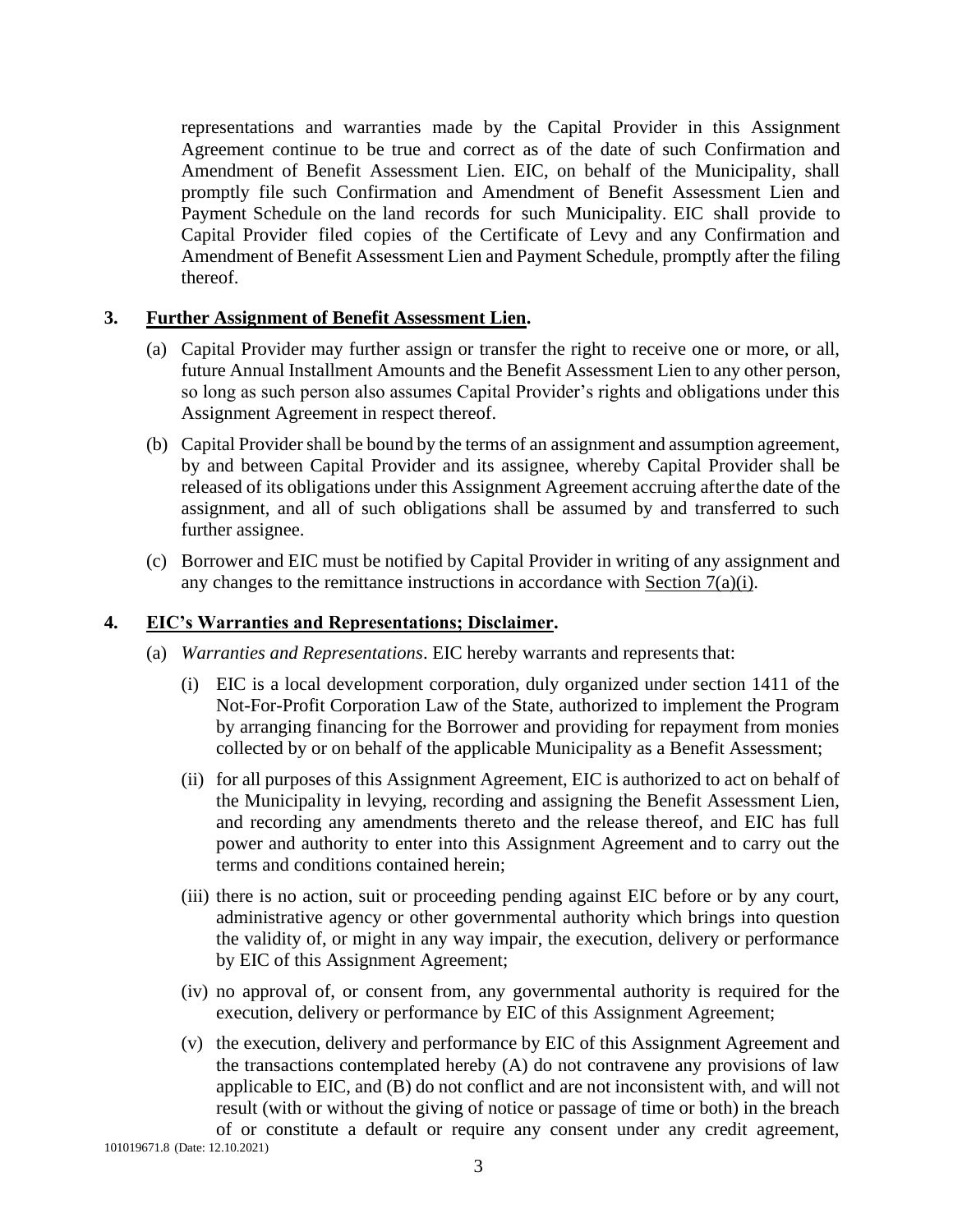indenture, mortgage, purchase agreement, deed of trust, security agreement, lease, guarantee or other instrument to which EIC is a party, by which EIC may be bound, to which EIC or its property may be subject, the Enabling Act or EIC's bylaws;

- (vi) this Assignment Agreement constitutes the legal, valid and binding obligation of EIC, enforceable against EIC in accordance with its terms, except as limited by applicable bankruptcy, insolvency, reorganization, moratorium or similar laws affecting the enforcement of creditors' rights generally, and by applicable laws (including any applicable common law and equity) and judicial decisions which may affect the remedies provided herein; and
- (vii) this Assignment Agreement, the Benefit Assessment, the Certificate of Levy and EIC's role hereunder comply with the Enabling Act, the Local Law and the Program Guidelines.
- (b) *Disclaimer*. Except as expressly set forth in this Section 4 or expressly provided in the Financing Documents: (i) neither EIC nor the Municipality has heretofore made, nor does it make by this Assignment Agreement, any representations or warranties with respect to the Property, including any warranty of title or any environmental matters, (ii) neither EIC nor the Municipality makes any representation or warranty in connection with, or assumes any responsibility with respect to, the solvency, financial condition orstatements of the Borrower, or with respect to the performance or observance by the Borrower of its respective obligations under the related Financing Documents, and (iii) neither EIC nor the Municipality makes any representation or warranty in connection with, and neither assumes any responsibility with respect to the accuracy or completeness of the Certificate of Levy or any assignments or amendment thereof which are provided to EIC by Capital Provider for EIC's or Municipality's signature and recording on the land records for the Municipality. As used herein, "**Financing Documents**" means, collectively, the Finance Agreement, the Certificate of Levy, this Assignment Agreement, the Assignment of Benefit Assessment Lien, and the Consent(s) of Mortgage Holders, if any, in each case relating to a Benefited Property.

#### <span id="page-5-0"></span>**5. Capital Provider's Warranties and Representations.**

With respect to this Assignment Agreement, Capital Provider hereby warrants and represents that effective on the date on which Capital Provider executes this Assignment Agreement:

- (a) Capital Provider is duly incorporated or organized, validly existing and in good standing under the laws of its state of incorporation or organization, and has full power, and all licenses necessary, to own its property to carry on its business as now being conducted and has full power to enter into this Assignment Agreement and to carry out the terms and conditions contained herein; and
- (b) the execution of this Assignment Agreement on Capital Provider's behalf and its participation in the transaction specified herein and therein is in its ordinary course of business and within the scope of its existing corporate authority;
- (c) there is no action, suit or proceeding pending against Capital Provider before or by any court, administrative agency or other governmental authority which brings into question the validity of, or might in any way impair, the execution, delivery or performance by Capital Provider of this Assignment Agreement;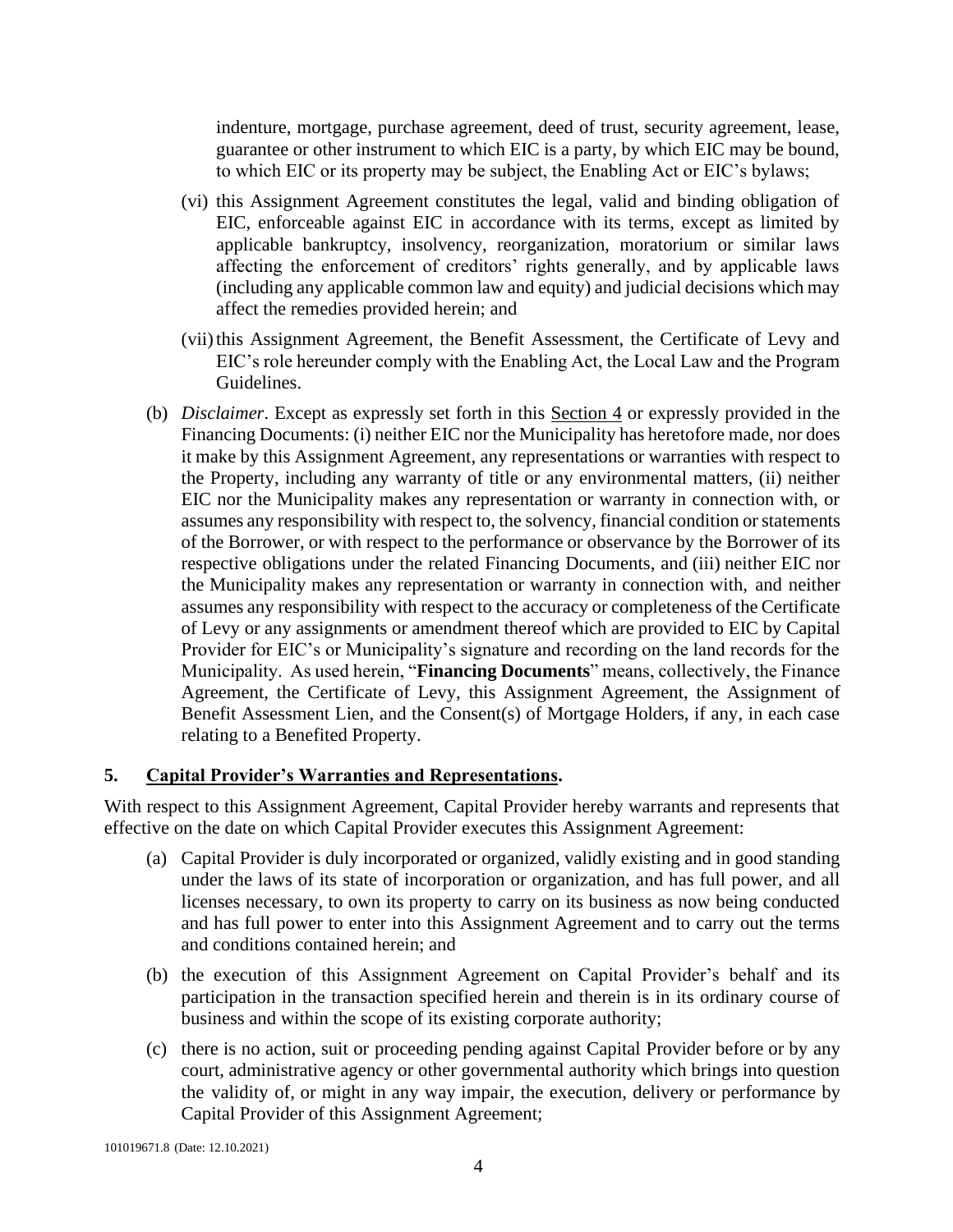- (d) no approval of, or consent from, any governmental authority is required for the execution, delivery or performance by Capital Provider of this Assignment Agreement or it has been obtained;
- (e) the execution, delivery and performance by Capital Provider of this Assignment Agreement and the performance by Capital Provider hereunder and the transactions contemplated hereby, (i) do not contravene any provisions of law applicable to Capital Provider, and (ii) do not conflict and are not inconsistent with, and will not result (with or without the giving of notice or passage of time or both) in the breach of or constitute a default or require any consent under any credit agreement, indenture, mortgage, purchase agreement, deed of trust, security agreement, lease, guarantee or other instrument to which Capital Provider is a party, by which Capital Provider may be bound, to which Capital Provider or its property may be subject, or Capital Provider's charter or bylaws;
- (f) this Assignment Agreement constitutes the legal, valid and binding obligation of Capital Provider, enforceable against Capital Provider in accordance with its terms, except as limited by applicable bankruptcy, insolvency, reorganization, moratorium or similar laws affecting the enforcement of creditors' rights generally, and by applicable laws (including any applicable common law and equity) and judicial decisions which may affect the remedies provided herein;
- (g) Capital Provider has independently and without reliance upon EIC conducted its own credit evaluation of the Borrower, reviewed such information as it has deemed adequate and appropriate and made its own analysis of the Financing Documents;
- (h) Capital Provider has not relied upon any investigation or analysis conducted by, advice or communication from, nor any warranty or representation by, EIC or any agent or employee of EIC, express or implied, concerning the financial condition of the Borrower, or the tax or economic benefits of an investment in the Financing Documents;
- (i) Capital Provider has had (or acknowledges by its execution of this Assignment Agreement, that Capital Provider will prior thereto have had) access to all financial and other information that it deems necessary to evaluate the merits and risks of an investment in the Financing Documents including the opportunity to ask questions, receive answers and obtain additional information from EIC and the Borrower necessary to verify the accuracy of information provided;
- (j) Capital Provider acknowledges that EIC takes no responsibility for any financial information regarding the Borrower furnished to Capital Provider by EIC, and it or its authorized representatives acting on its behalf have such knowledge and experience in business and financial matters necessary to evaluate the merits and risks of an investment in the Financing Documents;
- (k) Capital Provider is experienced in making investments in projects similar to the Project and Financing Documents and that it is financially able to undertake the risks involved in such an investment;
- (l) Capital Provider acknowledges that the Financing Documents as well as any other documents signed by the Borrower and required by EIC in connection with this Assignment Agreement were executed by a duly authorized signatory of the Borrower;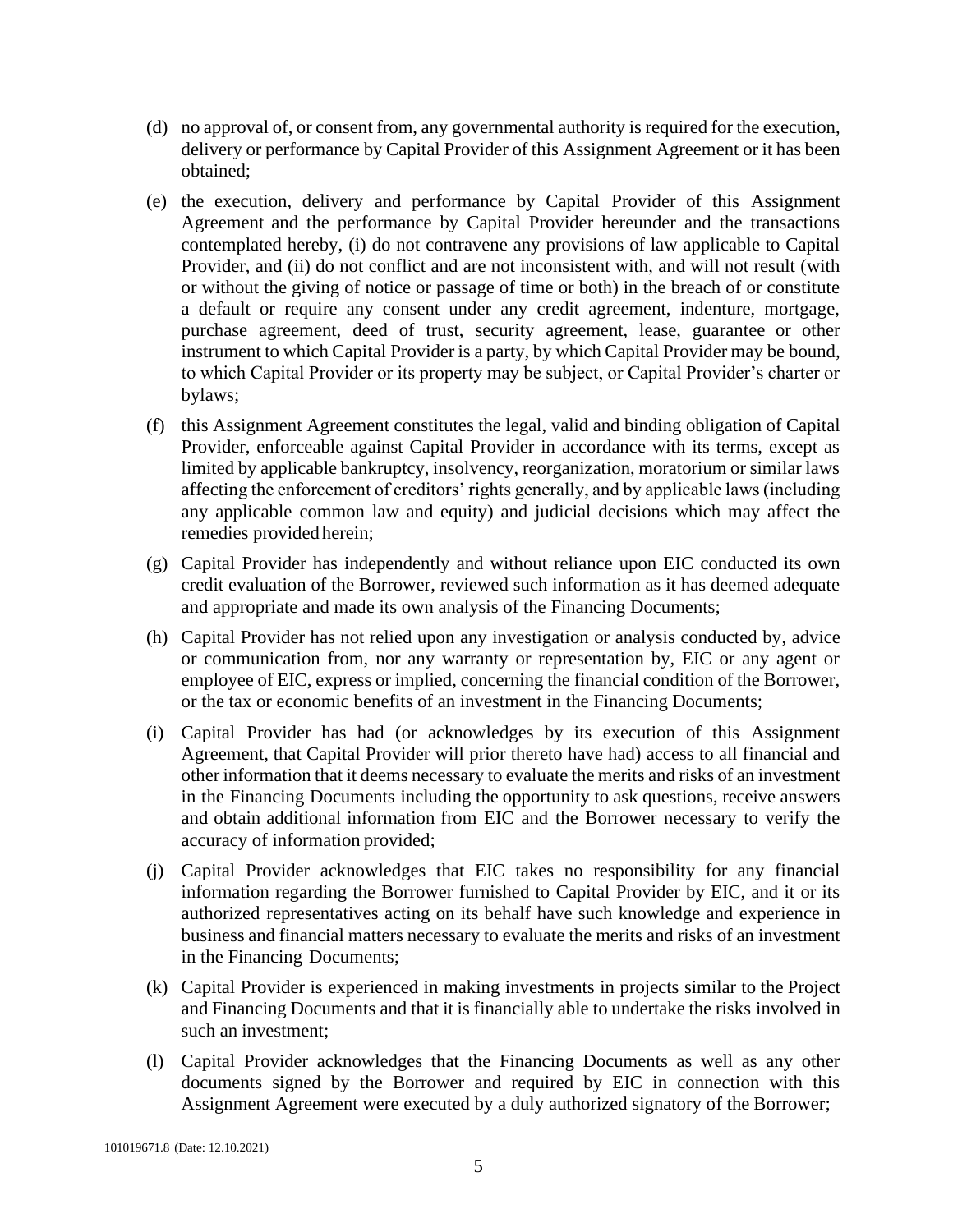- (m) Capital Provider has independently and without reliance upon EIC conducted its own investigation to determine that Borrower owns the Property;
- (n) the Certificate of Levy and any assignment or amendment thereof which is provided to EIC by Capital Provider for EIC's or Municipality's signature is in compliance with the terms of the Financing Documents and this Assignment Agreement;
- (o) Borrower and Capital Provider have obtained consent to the Benefit Assessment in accordance with the Enabling Act from all existing mortgage holder(s) which hold any mortgage secured by the Property; and
- (p) Capital Provider has independently and without reliance upon EIC conducted its own investigation to determine that the Project meets the requirements of the Enabling Act and the Program Guidelines.

#### <span id="page-7-1"></span><span id="page-7-0"></span>**6. Covenants.**

- (a) *Project Completion*.
	- (i) Capital Provider shall provide EIC with the following documents as promptly as practicable (but in any event prior to making the final disbursement of final payment for the Project under the Financing Documents):
		- (A) Confirmation from NYSERDA or a utility program that the improvements were installed (if applicable),
		- (B) a certificate of completion with respect to the Project signed by the Capital Provider and Borrower that complies with the Program Guidelines,
		- (C) a certificate of occupancy or other evidence of the completion of a satisfactory final inspection by an inspector approved by the Municipality;
		- (D) copies of any commissioning and/or measurement and verification reports associated with the Project;
		- (E) for renewable energy generation Projects, a copy of permission to operate from the local utility;
		- (F) a utility data release authorization form signed by the Borrower; and
		- (G) any other information reasonably necessary to confirm that the Project, as constructed and installed, meets all requirements of the Enabling Act, the Local Law and the Program Guidelines.
	- (ii) Capital Provider shall notify EIC in writing when it has delivered all the information and materials required by Section [6\(a\),](#page-7-1) and certify that the Project, as installed, satisfies the standards used in EIC's pre-qualification of the Project. EIC will notify Capital Provider of its acceptance or rejection of such completion materials.
	- (iii) Capital Provider acknowledges that the Enabling Act and the Program Guidelines only permit the levy of the Benefit Assessment Lien in respect of cost-effective energy efficiency improvements and that EIC has approved the Project based on the scope of work and information submitted with the Borrower's application. If, in connection with its review of information and materials submitted to EIC pursuant to Section [6\(a\),](#page-7-1) EIC reasonably determines that material changes to the scope of work resulted in the installation of improvements that would not satisfy the standards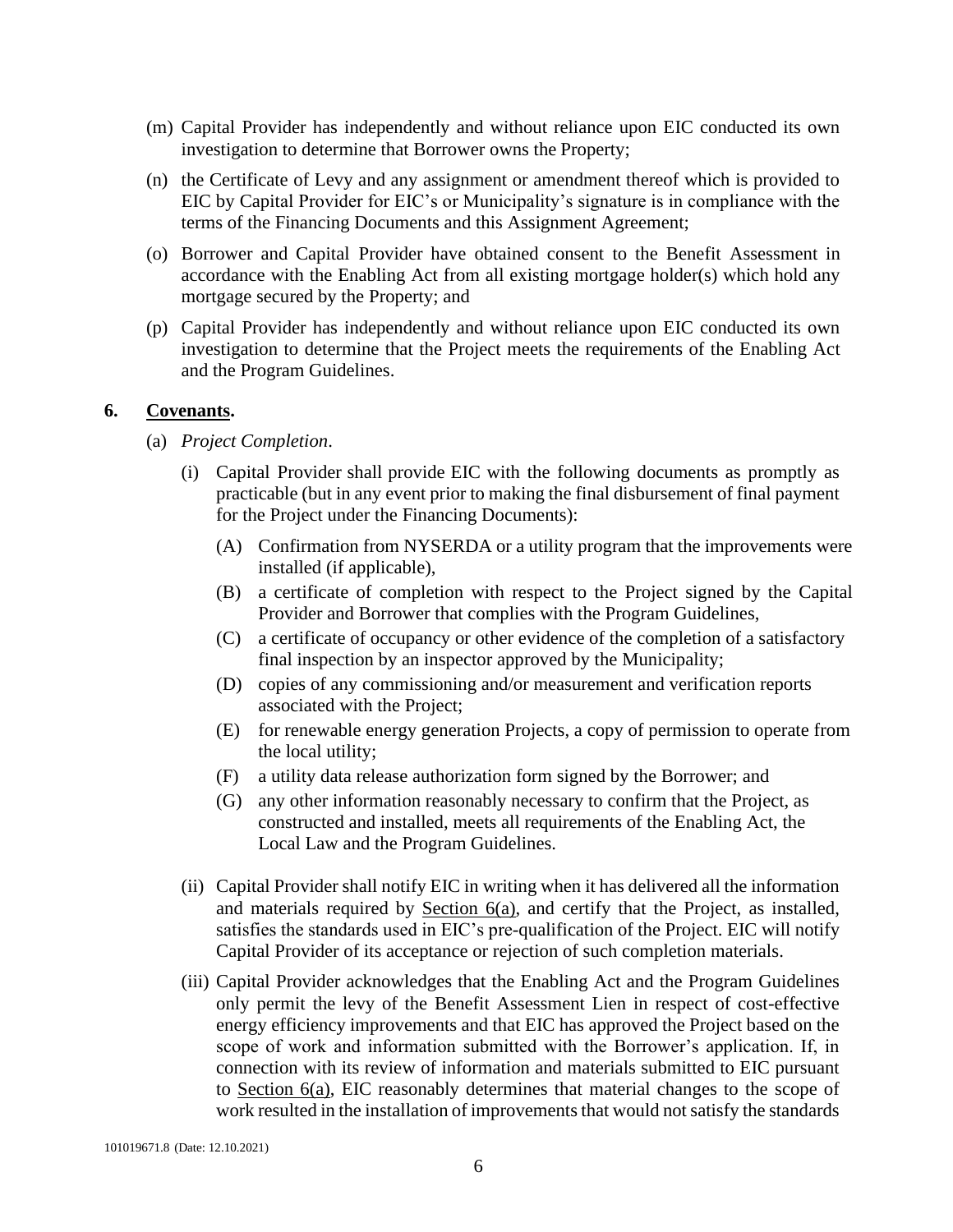used in EIC's pre-qualification of the Project, EIC will provide written notice thereof to Capital Provider and Borrower. EIC shall provide Borrower and Capital Provider a reasonable amount of time to provide such additional information or to make corrections to the Project to re-qualify. If EIC ultimately determines that the Project or a portion thereof does not qualify, EIC shall file, on behalf of the Municipality, file a Confirmation and Amendment of Benefit Assessment Lien and Payment Schedule adjusting the outstanding principal balance of the Benefit Assessment Lien to reflect that portion, if any, of the Project Cost that do qualify. No such reduction shall affect any of the other rights of Capital Provider under the Financing Documents, including any right to recover any resulting deficiency from the Borrower as an indemnity or otherwise.

- (b) *Taxes*. Capital Provider shall pay any and all sales or use taxes or similar taxes, if any, that may be imposed by any federal, state or local government authority on any remittances made by EIC to the Capital Provider pursuant to this Assignment Agreement.
- (c) *Amendments to Financing Documents*. Capital Provider shall not permit any amendment, waiver or other modification to the Financing Agreements that has an adverse effect on the rights or interests that Capital Provider has agreed to include in the Financing Agreements for EIC's or the Program's benefit, without EIC's prior written consent. Capital Provider shall promptly provide copies of all amendments, waivers or other modifications to the Financing Agreement to EIC.
- (d) *No Action.* Other than rights expressly granted to such party hereunder or under the Financing Documents, neither EIC nor Capital Provider shall, without the prior written consent of the other, take any action which impairs the rights of the other party (or its assignee or successor) under the Financing Documents.

#### <span id="page-8-0"></span>**7. Duties and Limitations.**

The following provisions shall apply except to the extent otherwise provided in the Financing Documents:

- <span id="page-8-2"></span><span id="page-8-1"></span>(a) Billing of Annual Installment Amounts.
	- (i) Capital Provider shall provide EIC written notice of its billing instructions at least 60 days' before the scheduled payment date for the initial Annual Installment Amount due hereunder, including  $(A)$  Borrower's billing address and contact information,  $(B)$ remittance instructions, and (B) billing schedule, which shall be no more frequent than semiannually. Capital Provider will provide EIC with prompt written notice of any changes to its billing instructions, and in any event at least 60 days' prior to any scheduled payment date. Otherwise, EIC will send the invoice for any pending payment pursuant to the existing billing instructions. EIC shall not be liable for any incorrect billing instructions provided to it by or on behalf of Capital Provider.
	- (ii) Beginning on the date agreed upon by the Parties (which shall be at least 30 days prior to the date the related payment becomes due) and **[every six calendar months** after] [each anniversary of] such date thereafter until the Benefit Assessment Lien is paid in full, EIC, on behalf of the Municipality, shall send the Borrower an invoice for each Annual Installment Amount with instructions to remit payment as designated by Capital Provider.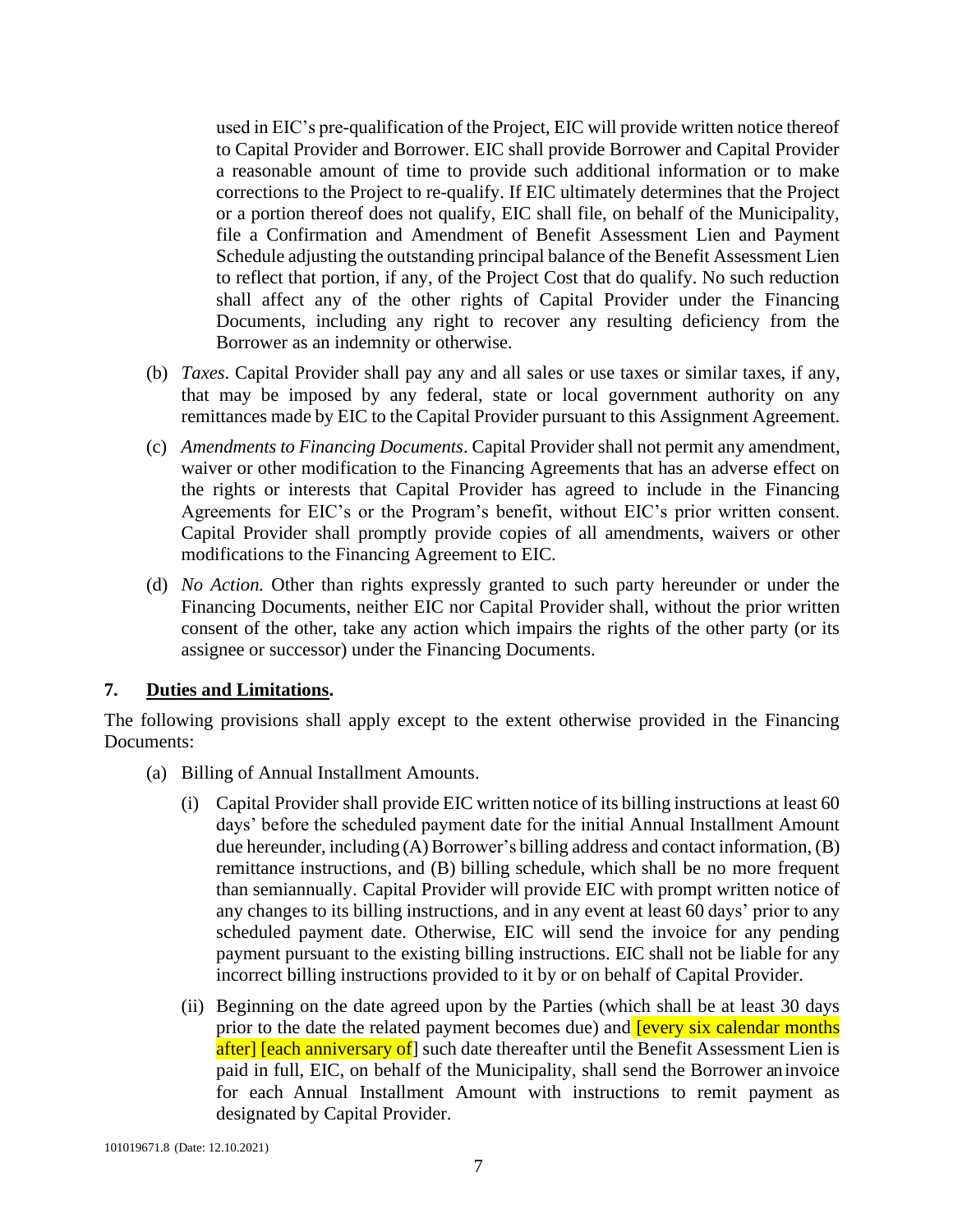- (iii) The invoices that EIC delivers to the Borrower pursuant to Section  $7(a)(ii)$  will present a single interest component of the relevant Annual Installment Amount, calculated as if the total interest rate set forth in  $Section 1(b)$  $Section 1(b)$  was a single rate without components.
- (b) *Collection of Annual Installment Amounts.* In the event of a default in payment of any Annual Installment Amount for a Property, EIC agrees to take at least the following steps to collect the delinquent Annual Installment Amount on behalf of the Municipality:
	- (i) mail a written notice of delinquency and demand for payment to the Borrower by both certified mail, return receipt requested, and first class mail within five (5) Business Days after receipt of notice of a delinquency by EIC from Capital Provider;
	- (ii) mail a second notice of delinquency to the Borrower by both certified mail, return receipt requested, and first class mail at least 30 days after the date of the first notice if EIC has been notified by the Capital Provider that the delinquency is continuing; and
	- (iii) if the Borrower fails to cure the delinquency within 30 days after the mailing of the second notice of delinquency, then the Capital Provider may redeem the Property and pursue collection of the delinquent Annual Installment Amounts as provided in Section 7(e) below. As used herein, "**Business Day**" means any day on which EIC is open for business and banks are not required by law to close in New York, New York.
- (c) *Recording of Documents*. EIC, on behalf of the Municipality, shall record the Certificate of Levy, the Assignment of Benefit Assessment Lien, any Amendment of Benefit Assessment Lien and Payment Schedule, and the Satisfaction and Release of Benefit Assessment Lien in substantially the form attached hereto as Exhibit D (the "**Release**") on the land records for the Municipality. EIC, on behalf of the Municipality, may, upon request and at the expense of Capital Provider, record any subsequent Assignment of Benefit Assessment Lien on the land records for the Municipality.
- (d) *Other Duties of EIC*. Unless EIC indicates in writing to Capital Provider, Capital Provider shall be responsible for all other servicing duties pursuant to the Financing Documents, such as, if applicable, obtaining insurance renewals and financial statements from the Borrower and arranging for Property inspections.
- (e) *Collection of Delinquent Payments*. If the Borrower fails to pay an Annual Installment Amount, the Capital Provider may redeem the Property by paying the amount of all unpaid Municipal Liens thereon (which amounts shall thereafter be added to the related Annual Installment Lien and be enforceable against the Borrower), and thereafter have the right to collect any amounts in respect of an Annual Installment Lien by foreclosure pursuant to the Real Property Tax Law of the State, as in effect from time to time, or any other remedy available at law.
- (f) *Notices*. EIC shall promptly deliver to Capital Provider all notices, demands and similar items received by it relating to the Financing Documents. If either party has actual knowledge of an Event of Default under the Finance Agreement, it shall promptly notify the other party thereof. In addition, Capital Provider shall (i) promptly notify EIC in writing of any agreement(s) with the Borrower for payment of any delinquent amounts pursuant to the Financing Documents and the Benefit Assessment, and (ii) promptly notify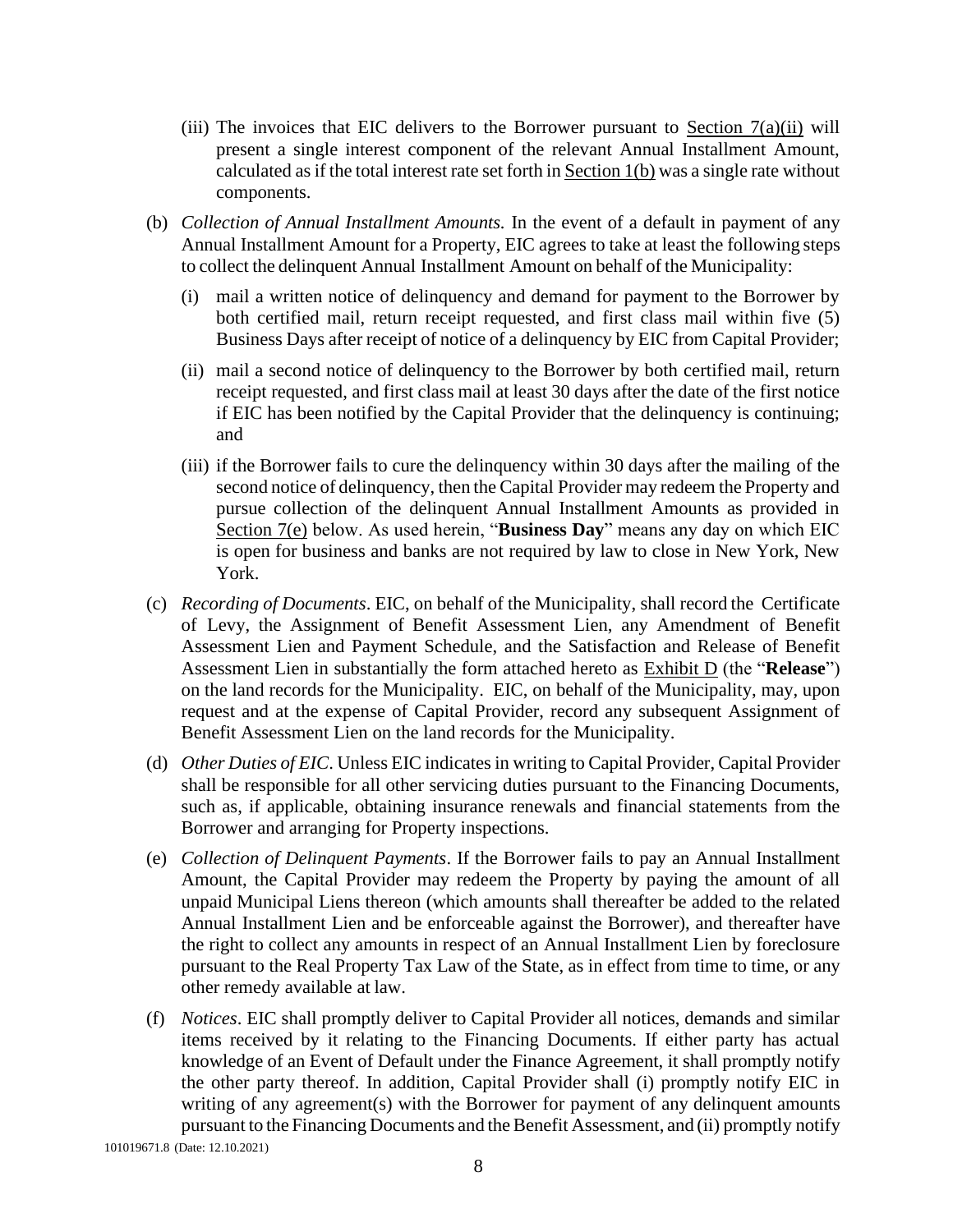EIC in writing of any judicial proceeding(s) to enforce the Financing Documents and Benefit Assessment, including, but not limited to, foreclosure and a suit on the debt.

### <span id="page-10-0"></span>**8. Limitations of Liability.**

EIC undertakes to perform such duties and only such duties as are specifically set forth herein and no implied covenants or obligations shall be read into this Assignment Agreement against EIC. In performing its obligations hereunder, EIC shall use the same level of care as it uses for transactions in which it holds the entire interest for its own account, but shall not be liable to Capital Provider for any action taken or omitted to be taken by it hereunder or pursuant hereto, except for EIC's gross negligence or willful misconduct. The duties of EIC shall be mechanical and administrative in nature and EIC shall not have by reason of this Assignment Agreement a fiduciary relationship with Capital Provider. EIC shall not be required to take any action if EIC shall have been advised by counsel that such action is contrary to law, the provisions of this Assignment Agreement or the provisions of the Financing Documents. As to any matters not expressly provided for by this Assignment Agreement, EIC shall not be required to exercise any discretion or take any action and in case of any question concerning its rights and duties hereunder, EIC may request written instructions from Capital Provider and refrain from taking action until it receives written instructions from Capital Provider. EIC shall be fully protected and have no liability to any person for acting or refraining from acting hereunder in accordance with the written instructions of Capital Provider. EIC shall, in the absence of knowledge to the contrary, be entitled to rely on any written instructions believed in good faith to be genuine and correct and to have been signed by an officer of Capital Provider.

## <span id="page-10-1"></span>**9. EIC's Fees and Costs.**

- <span id="page-10-2"></span>(a) *Fees.* Capital Provider shall pay EIC for EIC's duties and services provided pursuant to this Assignment Agreement as follows.
	- (i) Upon execution of this Assignment Agreement, an up-front Program administration fee in the amount of \$ (1.5% of the Base Project Cost up to a maximum of \$125,000). As used herein, "**Base Project Cost**" means the total amount of the loan owed under the Finance Agreement (the "**Loan**") minus capitalized interest, EIC's upfront fees, and Capital Provider's upfront fees and other capitalized closing costs.
	- (ii) Within 10 Business Days after actual receipt of each Annual Installment Amount from the Borrower, an administrative fee corresponding to the time period covered by such Annual Installment Amount, calculated based on a rate per annum equal to  $[0.25\%]$  $[0.20\%]$  $[0.15\%]$  (the "EIC Administration Fee"). If Capital Provider fails to remit to EIC the EIC Administration Fee within ten (10) Business Days after actual receipt of the applicable Annual Installment Amount from the Borrower, then Capital Provider shall pay interest for the period commencing on the tenth (10th) Business Day after receipt from the Borrower and continuing until the same is paid in full, at the rate of five percent (5%) in excess of the rate of interest otherwise in effect.
- (b) *Cost Reimbursement.* No provision of this Assignment Agreement shall require EIC (i) to expend or risk its own funds except as necessary in the ordinary course of business as the statewide administrator of the Program or to perform its obligations under this Assignment Agreement or (ii) to otherwise incur any financial liability in the performance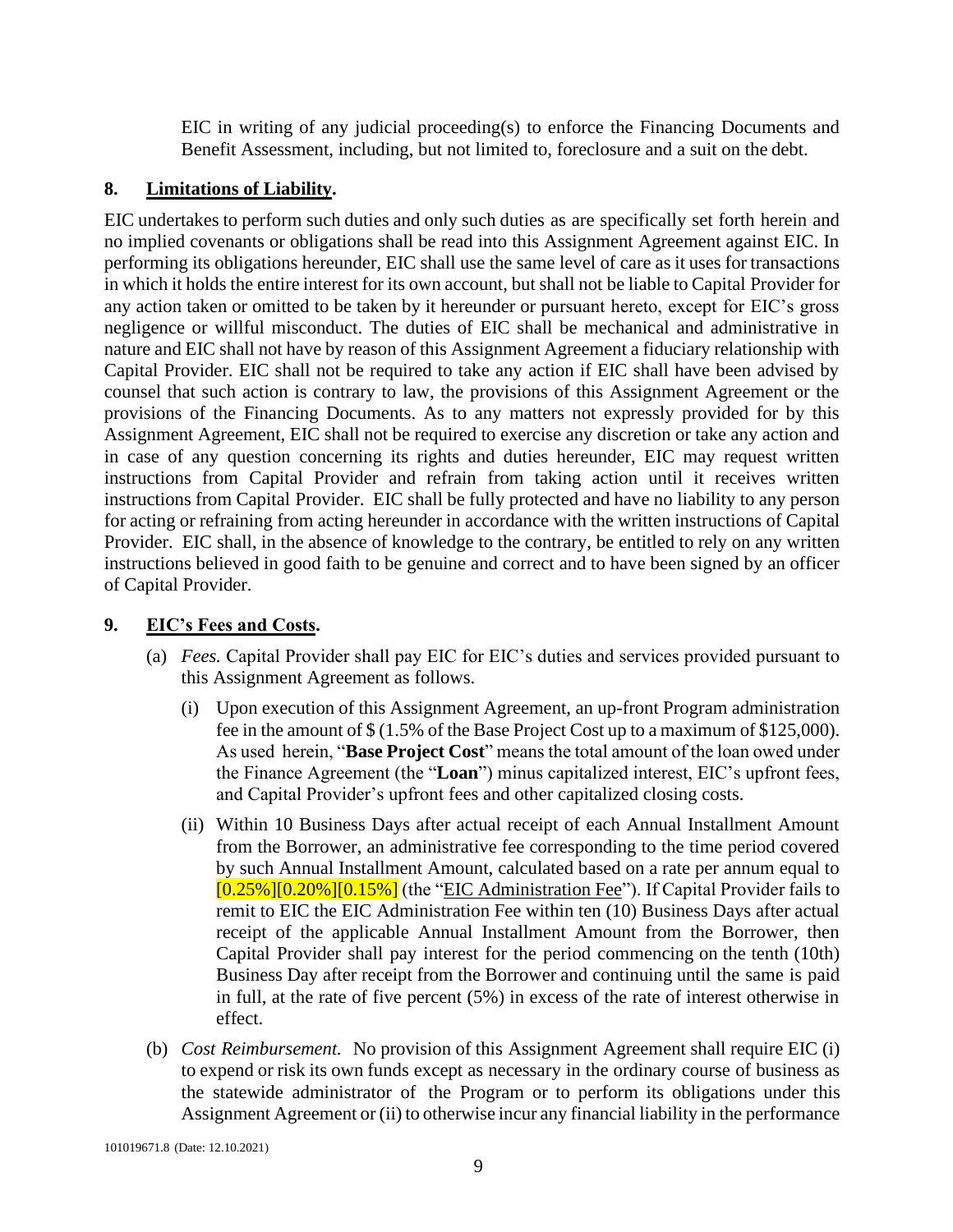of any of its duties hereunder. Any expenses incurred by EIC in connection with any actions with respect to the Financing Documents which Capital Provider has requested shall be borne by Capital Provider and Capital Provider shall reimburse EIC for any outof-pocket costs and expenses incurred by EIC, including any costs associated with the recording on the land records for the Municipality of the Benefit Assessment Lien, the Assignment of Benefit Assessment Lien, the Confirmation and Amendment of Benefit Assessment Lien and Payment Schedule, any subsequent Assignment of Benefit Assessment Lien and the Release of the Benefit Assessment Lien.

#### <span id="page-11-0"></span>**10. Miscellaneous.**

- (a) *Assignment*. This Assignment Agreement inures to the benefit of, is binding upon, and may be performed by, the successors and permitted assigns of the parties hereto. If the Benefit Assessment Lien is assigned, pledged or otherwise transferred by the Capital Provider (or its successors and assigns) then this Assignment Agreement shall also be assigned to the assignee and holder of the Benefit Assessment Lien.
- (b) *Notices*. All notices and other communications hereunder shall be in writing, personally delivered or sent by nationally recognized overnight courier, email or certified mail, return receipt requested, addressed to the other party at its respective address stated below or at such other address as such party shall from time to time designate in writing to the other party; and shall be effective from the date of receipt.

EIC:

Susan Morth Chief Executive Officer Energy Improvement Corporation 2875 Route 35 Katonah, NY 10536 E-mail: [smorth@eicpace.org](mailto:smorth@eicpace.org)

Alain Pierroz Chief Operating and Financial Officer Energy Improvement Corporation 2875 Route 35 Katonah, NY 10536 E-mail: [apierroz@eicpace.org](mailto:apierroz@eicpace.org)

#### [CAPITAL PROVIDER]

(c) *Governing Law*. THIS ASSIGNMENT AGREEMENT AND THE RIGHTS AND OBLIGATIONS OF THE PARTIES HEREUNDER SHALL IN ALL RESPECTS BE GOVERNED BY, AND CONSTRUED IN ACCORDANCE WITH, THE INTERNAL LAWS OF THE STATE OF NEW YORK (WITHOUT REGARD TO THE CONFLICT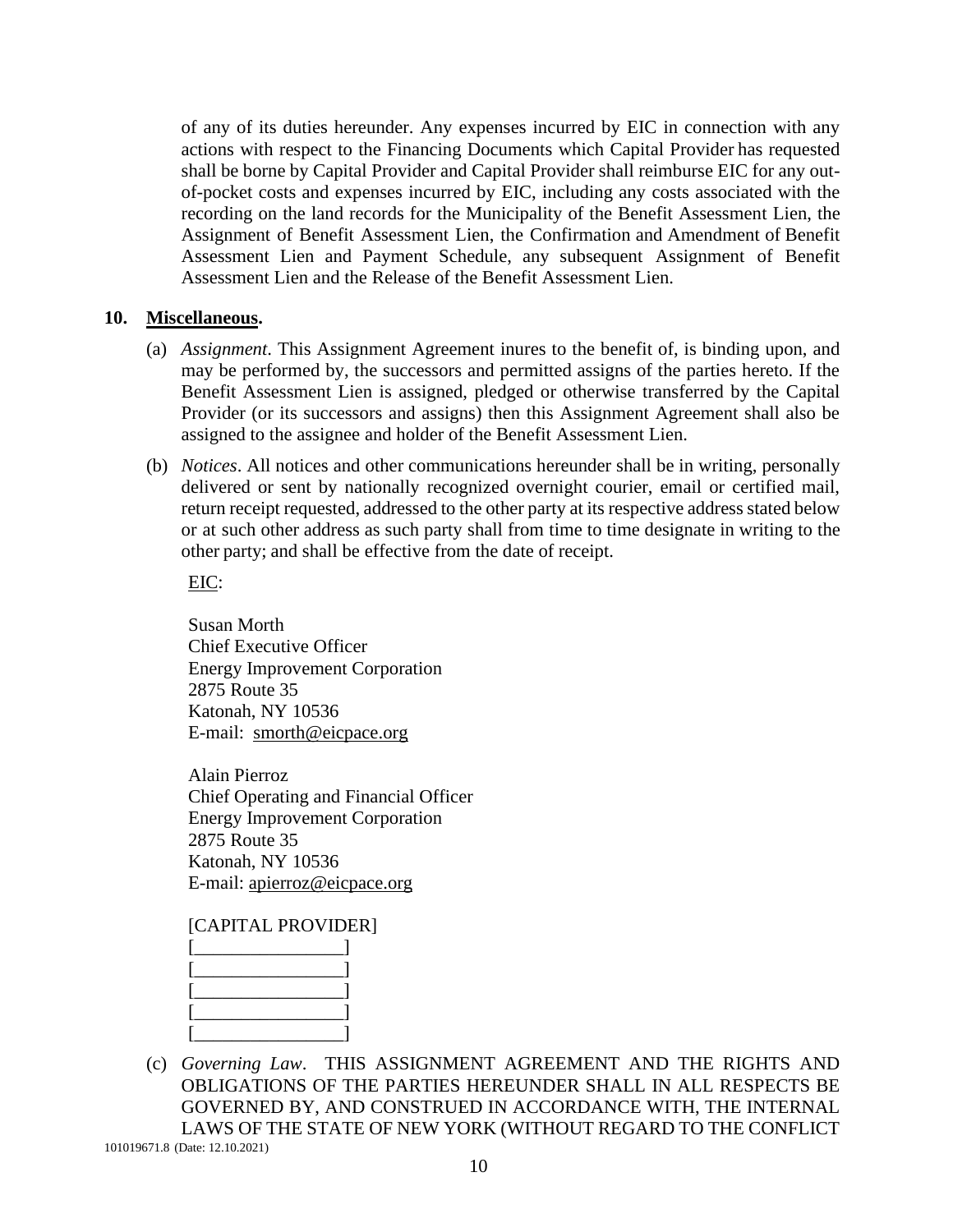OF LAWS PRINCIPLES OF SUCH STATE), INCLUDING ALL MATTERS OF CONSTRUCTION, VALIDITY AND PERFORMANCE. In the event of a conflict between this Assignment Agreement and the Enabling Act, the Enabling Act shall govern.

- (d) *Entire Agreement*. This Assignment Agreement, the Administration Agreement, the Certificate of Levy and the Assignment of Benefit Assessment Lien constitute the entire agreement between the parties with respect to the subject matter hereof and shall not be amended or altered in any manner except by a document in writing executed by both parties.
- (e) *Titles*. Section titles are for convenience of reference only and shall not be of any legal effect.
- (f) *Further Assurances*. The parties further covenant and agree to do, execute and deliver, or cause to be done, executed and delivered, and covenant and agree to use their respective reasonable best efforts to cause their successors and assigns to do, execute and deliver, or cause to be done, executed and delivered, all such further acts, transfers and assurances, for implementing the intention of the parties under this Assignment Agreement, as the parties and their successors and assigns reasonably shall request. EIC shall take any actions reasonably requested in writing by Capital Provider relating to the Capital Provider being named as the holder of the Benefit Assessment and Benefit Assessment Lien relating to the Property.
- (g) *Not an Extension of Credit*. This Assignment Agreement shall in no way be construed as an extension of credit by Capital Provider to EIC. In the event of an insolvency of EIC, EIC shall not claim any such Benefit Assessment or its related Benefit Assessment Lien as an asset of its estate, the parties hereto acknowledging that their intent is to treat assignment as a transfer of EIC's right, title and interest in and to any such Benefit Assessment and its related Benefit Assessment Lien as they relate to the Property.
- (h) *Counterparts.* With respect to each of this Assignment Agreement, the Notice and any of the other documents to be delivered pursuant to this Assignment Agreement, each such agreement may be executed in any number of counterparts (including those delivered by facsimile or other electronic means), all of which when taken together shall constitute one agreement binding on all parties, notwithstanding that all parties are not signatories to the same counterpart.
- (i) *Survival*. The respective representations and warranties of EIC and Capital Provider contained in this Assignment Agreement and the limitations of liability contained in Section 8 of this Assignment Agreement shall survive the termination of this Assignment Agreement.
- (j) *Recitals.* Both parties agree that all of the recitals are hereby incorporated herein and are acknowledged as being true and correct.
- (k) *Waiver of Jury Trial.* EACH OF EIC AND CAPITAL PROVIDER HEREBY UNCONDITIONALLY WAIVE ITS RIGHT TO A JURY TRIAL OF ANY CLAIM OR CAUSE OF ACTION BASED UPON OR ARISING OUT OF, DIRECTLY OR INDIRECTLY, THIS ASSIGNMENT AGREEMENT, ANY OF THE FINANCING DOCUMENTS, ANY DEALINGS BETWEEN EIC AND CAPITAL PROVIDER RELATING TO THE SUBJECT MATTER HEREOF OR THEREOF, AND/OR THE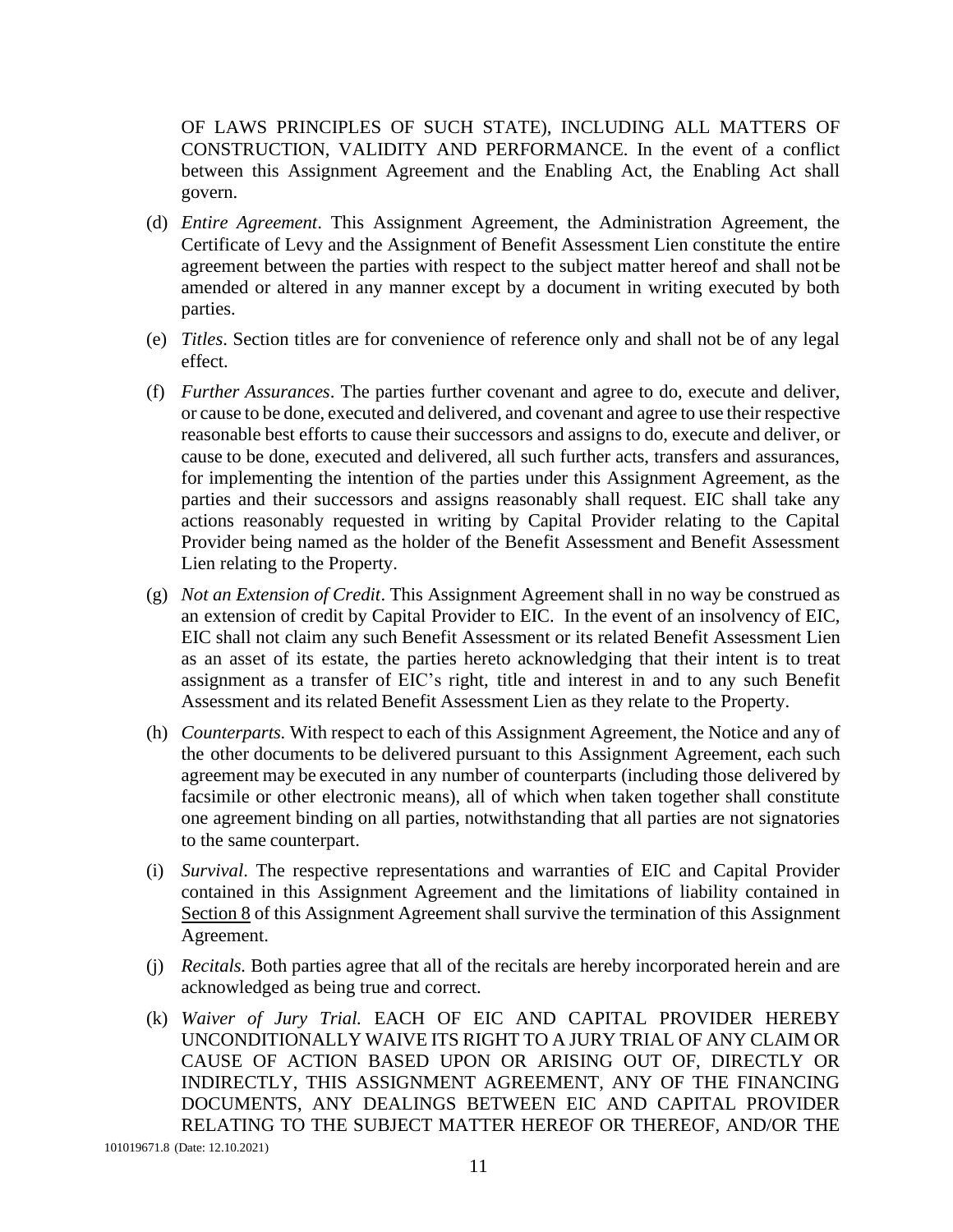RELATIONSHIP THAT IS BEING ESTABLISHED BETWEEN EIC AND CAPITAL PROVIDER. THE SCOPE OF THIS WAIVER IS INTENDED TO BE ALL ENCOMPASSING OF ANY AND ALL DISPUTES THAT MAY BE FILED IN ANY COURT (INCLUDING, WITHOUT LIMITATION, CONTRACT CLAIMS, TORT CLAIMS, BREACH OF DUTY CLAIMS, AND ALL OTHER COMMON LAW AND STATUTORY CLAIMS). THIS WAIVER IS IRREVOCABLE, MEANING THAT IT MAY NOT BE MODIFIED EITHER ORALLY OR IN WRITING, AND THE WAIVER SHALL APPLY TO ANY SUBSEQUENT AMENDMENTS, RENEWALS, SUPPLEMENTS OR MODIFICATIONS TO THIS ASSIGNMENT AGREEMENT, ANY SPECIFICATION OR THE FINANCING DOCUMENTS. IN THE EVENT OF LITIGATION, THIS ASSIGNMENT AGREEMENT MAY BE FILED AS A WRITTEN CONSENT TO A TRIAL BY THE COURT.

- (l) *Limitation on Recourse*. All liabilities and obligations of (i) EIC under this Assignment Agreement are subject and limited to the funding available under New York law, and (ii) Capital Provider under this Assignment Agreement are limited to its assets and no officer, director, employee, partner, member, investor or shareholder shall have any personal liability for such liabilities or obligations.
- (m) *Term*. The term of this Assignment Agreement shall commence upon the date first written above. Except for those obligations that by their express terms survive the termination hereof, this Assignment Agreement shall be in full force and effect until the Benefit Assessment has been paid in full or is deemed no longer outstanding and a Satisfaction and Release of Benefit Assessment Lien has been filed by EIC, on behalf of the Municipality, in the land records for the Municipality evidencing such release.
- (n) *Freedom of Information Law*. EIC is a "public agency" for purposes of the New York Freedom of Information Law ("FOIL"). This Assignment Agreement and information received pursuant to this Assignment Agreement will be considered public records and will be subject to disclosure under the FOIL, except for information falling within one of the exemptions in NY Public Officers Law § 87.

Because only the particular information falling within one of these exemptions can be withheld by EIC pursuant to a FOIL request, Capital Provider should specifically and in writing identify to EIC the information that Capital Provider claimsto be exempt. Capital Provider should further provide a statement stating the basis for each claim of exemption. It will not be sufficient to state generally that the information is proprietary or confidential in nature and not, therefore, subject to release to third parties. A convincing explanation and rationale sufficient to justify each exemption consistent with NY Public Officers Law § 87.

Capital Provider acknowledges that (i) EIC has no obligation to notify Capital Provider of any FOIL request it receives, (ii) EIC may disclose materials claimed by Capital Provider to be exempt if in its judgment such materials do not appear to fall within a statutory exemption, (iii) EIC may in its discretion notify Capital Provider of FOIL requests and/or of complaints made to the Freedom of Information Commission concerning items for which an exemption has been claimed, but EIC has no obligation to initiate, prosecute, or defend any legal proceeding, or to seek to secure any protective order or other relief to prevent disclosure of any information pursuant to a FOIL request, (iv) Capital Provider will have the burden of establishing the availability of any FOIL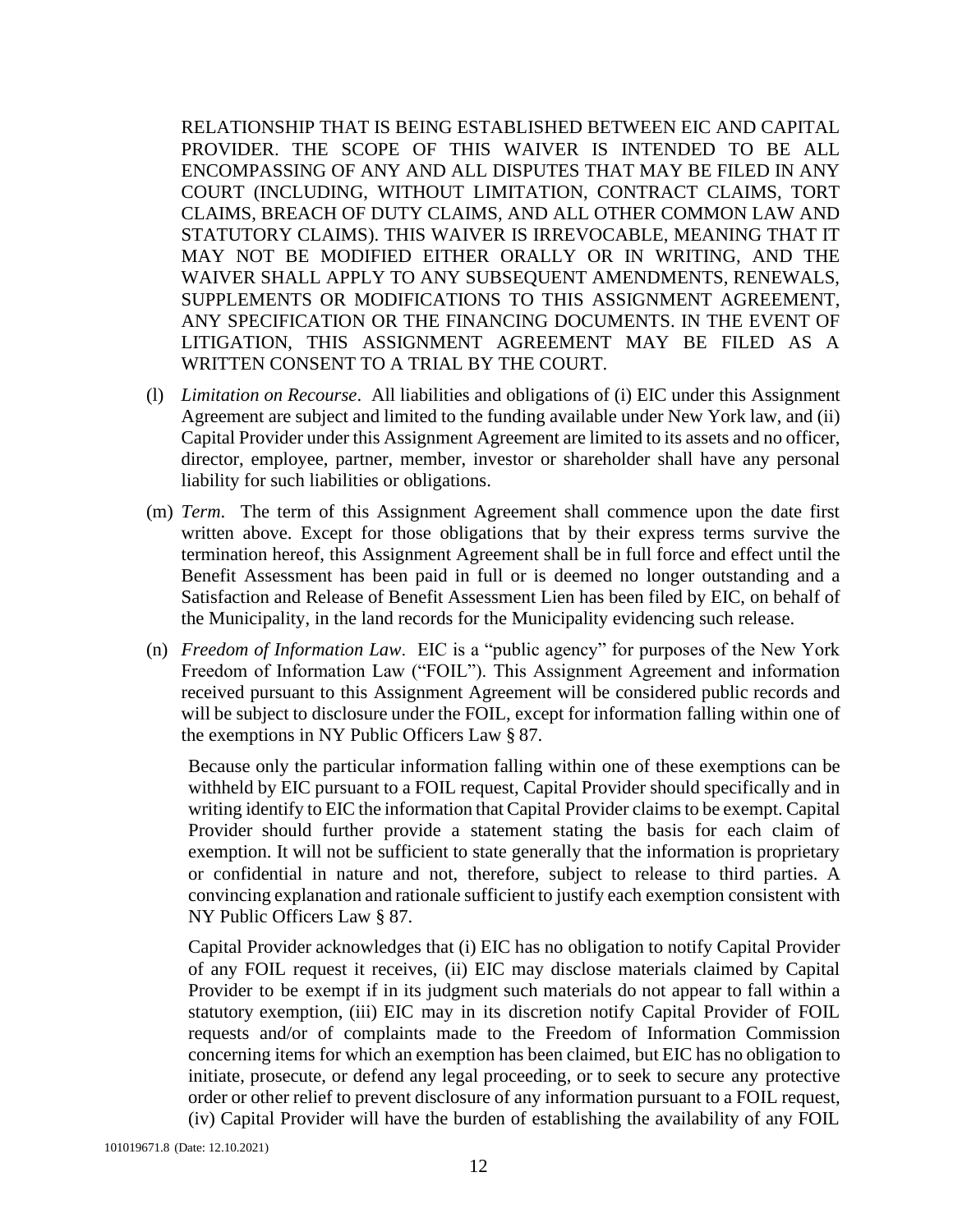exemption in any such legal proceeding, and (v) in no event shall EIC or any of its officers, directors, or employees have any liability for the disclosure of documents or information in EIC's possession where EIC, or such officer, director, or employee, in good faith believes the disclosure to be required under the FOIL or other law.

*[Signature pages follow.]*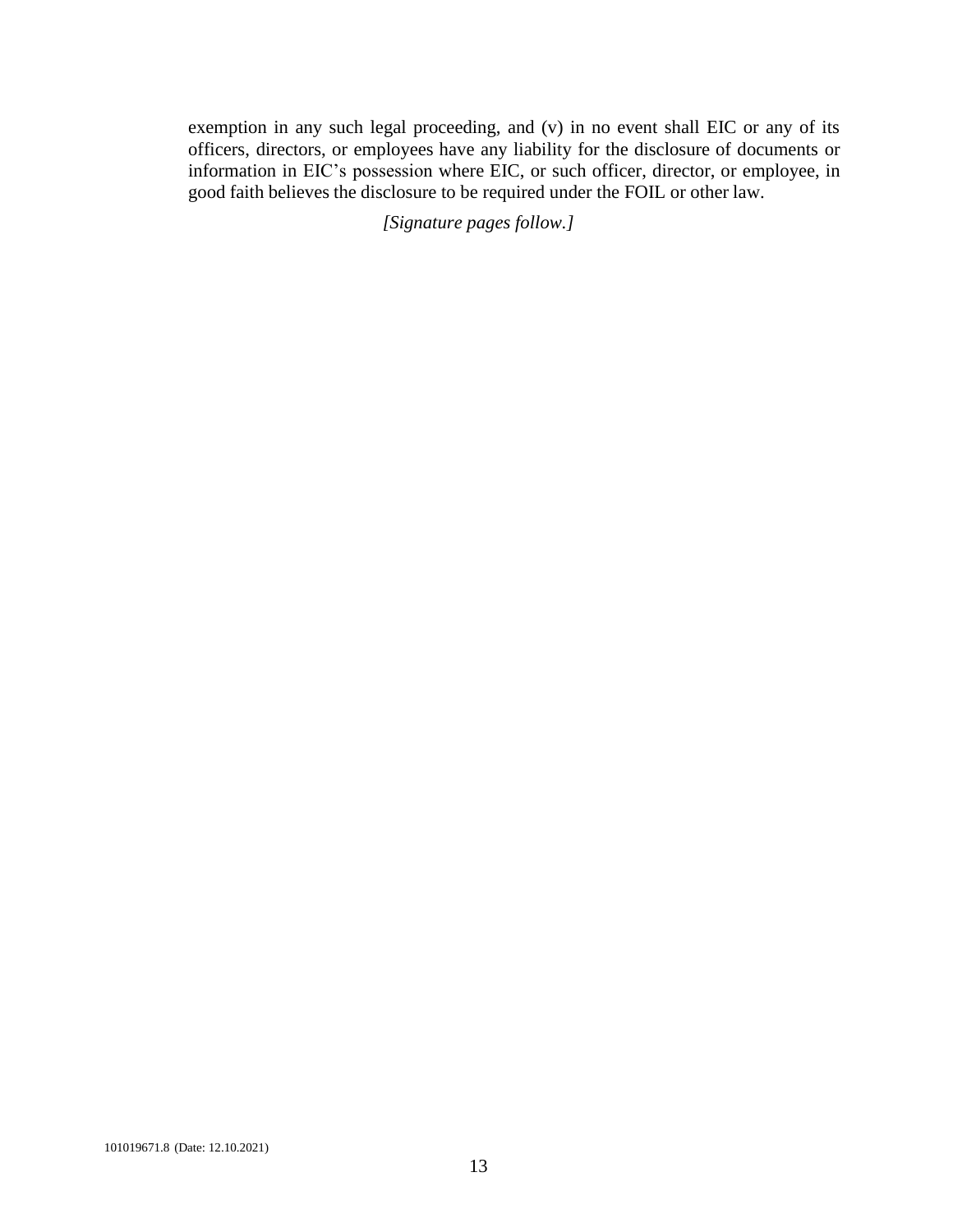IN WITNESS WHEREOF, the Parties hereto have caused this Assignment Agreement to be executed as of the day and year first above written.

#### ENERGY IMPROVEMENT CORPORATION

By:

Name: Susan Morth Title: CEO

# [CAPITAL PROVIDER]

By:

Name: Title: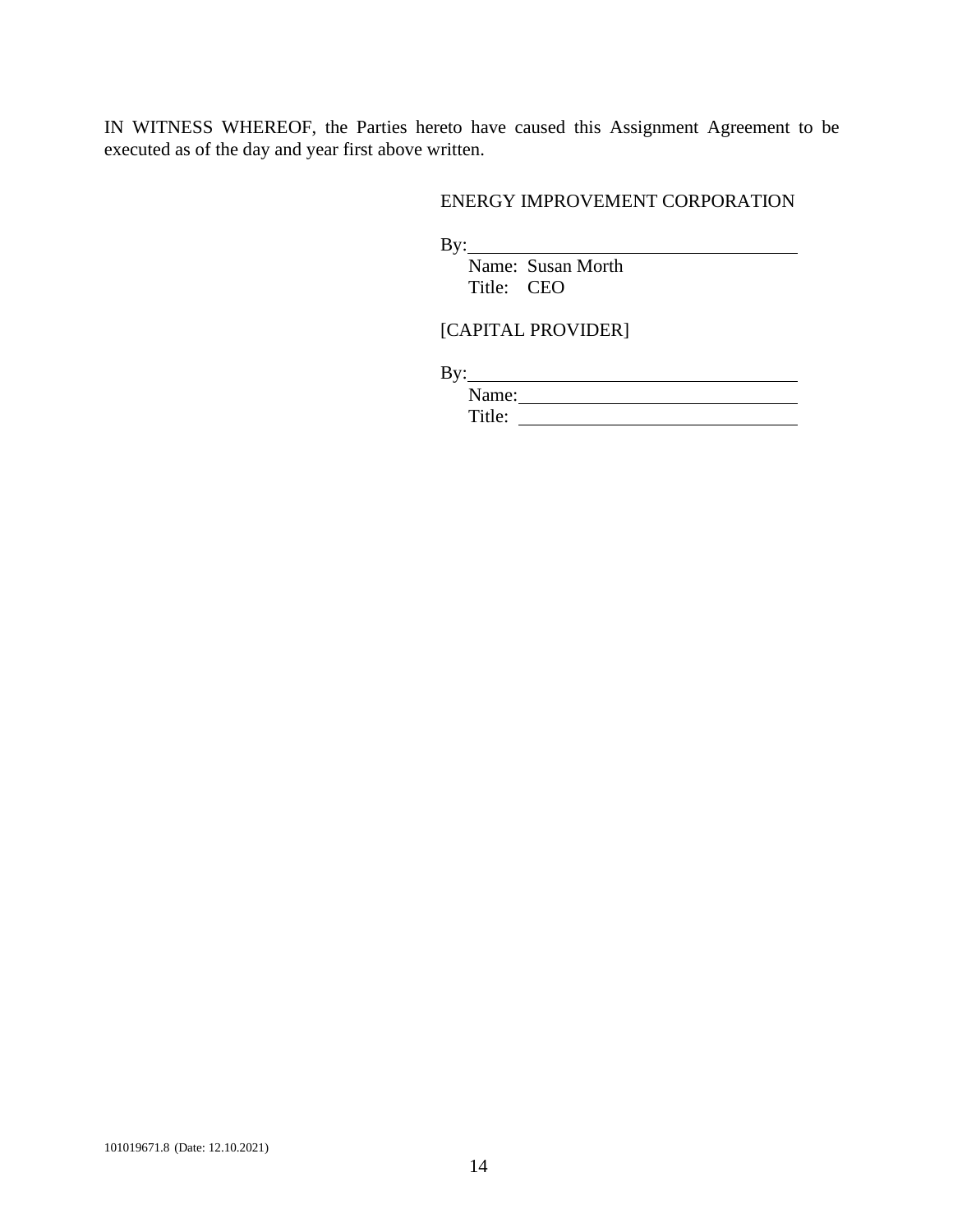#### **EXHIBIT A TO ASSIGNMENT AGREEMENT**

#### **FORM OF CERTIFICATEOFLEVYANDLIENOFBENEFIT ASSESSMENT**

**Record and return to:** Energy Improvement Corporation 2875 Route 35 Katonah, NY 10536 Attn: Sarah Smiley

#### **CERTIFICATE OF LEVY AND LIEN OF BENEFIT ASSESSMENT**

Energy Improvement Corporation, located at 2875 Route 35, Katonah, NY, 10536, a local development corporation formed under the laws of the State of New York ("EIC"), acting on behalf of [County/City/Town/Village] (the "Municipality") pursuant to Article 5-L of the General Municipal Law of the State of New York and the Local Law adopted by the Municipality establishing the Energize NY Open C-PACE Financing Program in the Municipality, and the Municipal Agreement between the Municipality and EIC dated , 20, HEREBY LEVIES A BENEFIT ASSESSMENT AGAINST AND LIEN UPON certain real property commonly referred to as and described more particularly in the attached **Attachment 1** (the "Benefited Property"), situated in the Municipality and owned on the date hereof in whole or in part by\_\_\_\_\_\_\_\_\_\_\_\_\_\_\_ (the "Benefited Property Owner"), located at [Property Owner Address], said levy and lien shall secure the repayment of financing for energy improvements or other improvements from time to time authorized by the Enabling Act made or to be made to the Benefited Property pursuant to that certain Finance Agreement, by and between the Benefited Property Owner and [Capital Provider], located at [Capital Provider Address], dated , 20 , as may be amended (the "Finance Agreement"). The amount and repayment of said levy and lien, as determined by EIC, on behalf of the Municipality, are as follows: an installment payment schedule set forth in the attached **Attachment 2** is in effect for payment of the Benefit Assessment, and is based on the principal amount of the Benefit Assessment of \$, with interest thereon at a fixed rate equal to % per annum, with [#] annual installments of principal and interest (the "Annual Installment Amount") due and payable pursuant to the Finance Agreement. The Annual Installment Amount may be adjusted to reflect any permitted prepayments received or additional interest or charges due to late payments or defaults, as provided in the Finance Agreement.

Each Annual Installment Amount shall be considered a charge upon the Benefited Property and shall become a lien on the Benefited Property as of the first day of January of the fiscal year for which levied (the "Annual Installment Lien") and shall remain a lien until paid. In the event that any Annual Installment Amount shall remain unpaid for thirty days after the same shall become due and payable, interest and other charges shall be charged upon the unpaid Annual Installment Amount at the rate of \_\_% per annum, as provided in the Finance Agreement. All existing holders of any mortgage on the Benefited Property have consented to the levy and assessment of the Benefit Assessment Lien by the Municipality against the Benefitted Property, and copies of such consents have been provided to EIC.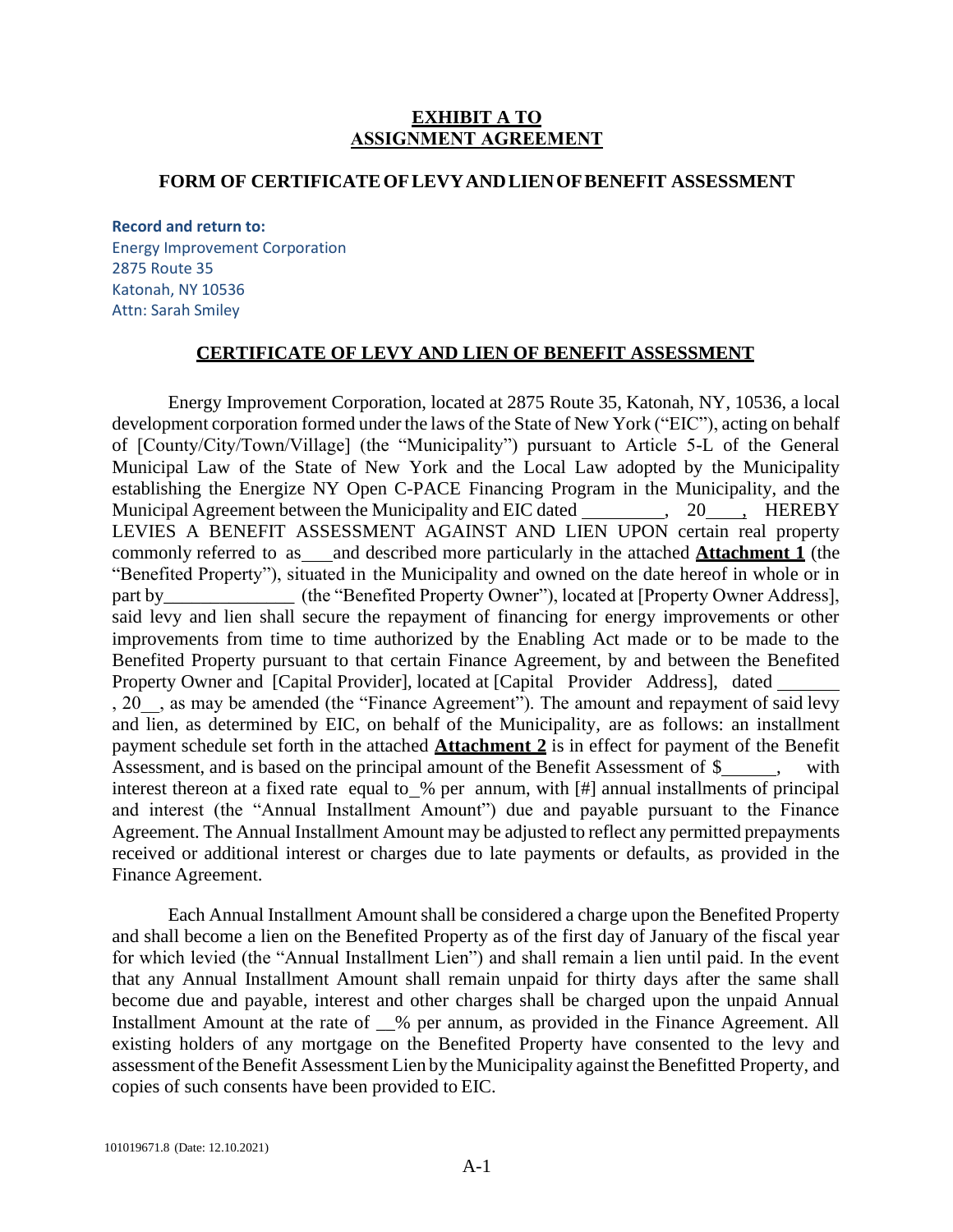At such time as the principal and interest payments of the Benefit Assessment have been satisfied and paid in full, a Satisfaction and Release of Benefit Assessment Lien shall be filed by EIC, on behalf of the Municipality, in the land records for the Municipality evidencing such release.

This Certificate constitutes a certificate of lien and is filed pursuant to the provisions of the Local Law to evidence a lien for the Benefit Assessment levied upon the Benefited Property forthe special benefits conferred upon said Benefited Property by the energy improvements related thereto. Pursuant to the Act, this lien shall take precedence over all other liens or encumbrances except a lien for taxes of the Municipality on real property, municipal charges, or governmentally imposed assessments in respect of services or benefits to the Benefited Property, which liens shall have priority over this lien.

The portion of this Certificate which constitutes a levy of Benefit Assessment and notice of installment payment of Benefit Assessment is filed pursuant to the provisions of the Local Law and the General Municipal Law of the State of New York, as amended.

The filing of this Certificate is done pursuant to the Local Law No. of 20 of the Municipality, as such law may be amended from time to time, to Establish a Sustainable Energy Loan Program (OPEN C-PACE) and the Municipal Agreement, by and between the Energy Improvement Corporation (EIC) and the [MUNICIPALITY]. Accordingly, EIC is a constituted authority acting as an agent of the [MUNICIPALITY] and the recording of this lien shall be exempt from any charge, mortgage recording tax or other fee in the same manner as if recorded by the [MUNICIPALITY].

Effective this day of  $\qquad \qquad .20$ 

#### [SIGNATURE PAGES TO FOLLOW]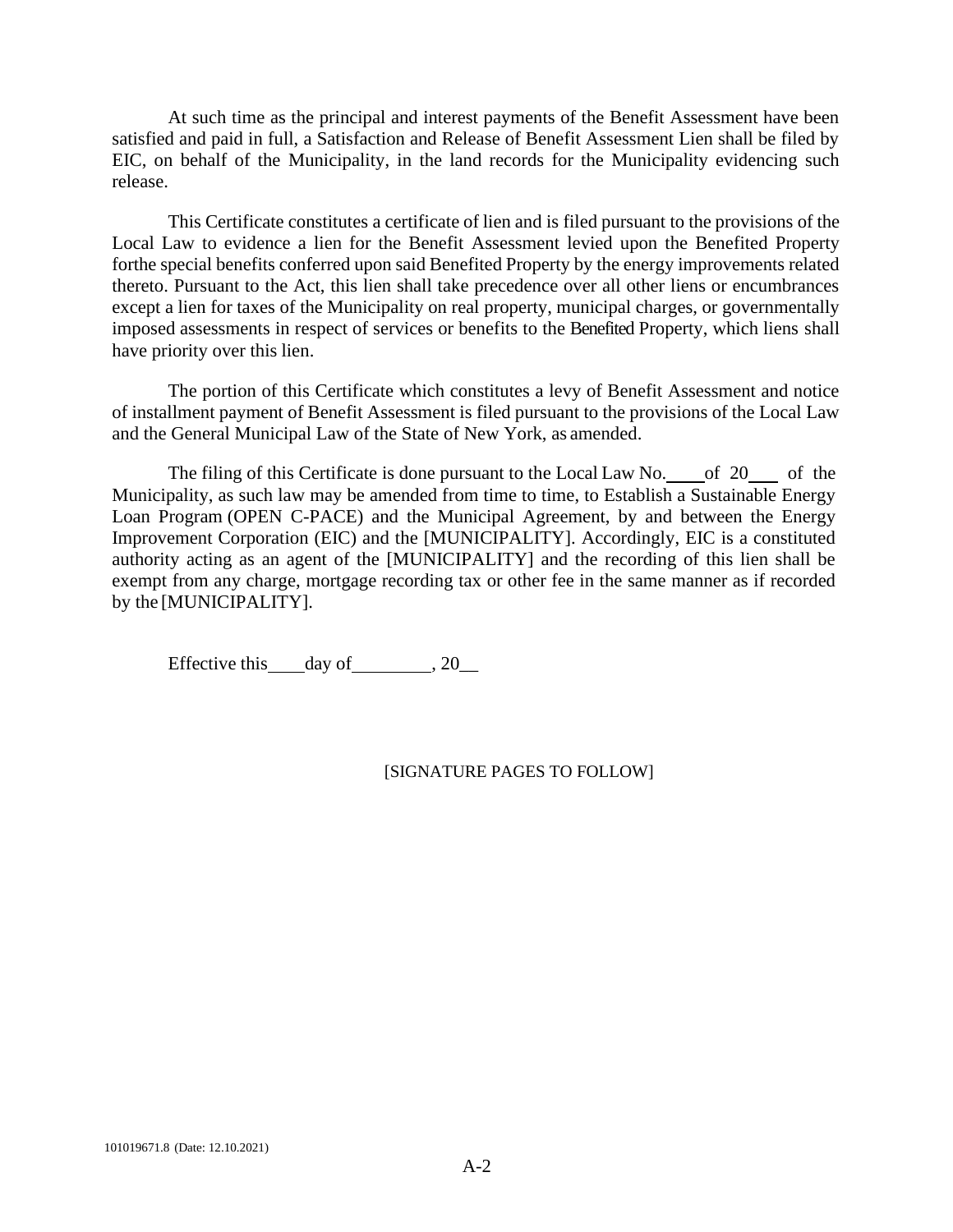## **ENERGY IMPROVEMENT CORPORATION**

 $By:$ Name: Susan C. Morth Title: CEO

STATE OF NEW YORK  $)$ ) ss.  $\begin{array}{c} \text{COUNTY OF} \end{array}$  ) s

On the day of \_\_\_\_\_\_\_, in the year 20\_, before me, the undersigned, a Notary Public in and for said State, personally appeared , personally known , personally known to me or proved to me on the basis of satisfactory evidence to be the individual(s) whose name(s) is (are) subscribed to the within instrument and acknowledged to me that he/she/they executed the same in his/her/their capacity(ies), and that by his/her/their signature(s) on the instrument, the individual(s), or the person upon behalf of which the individual(s) acted, executed the instrument.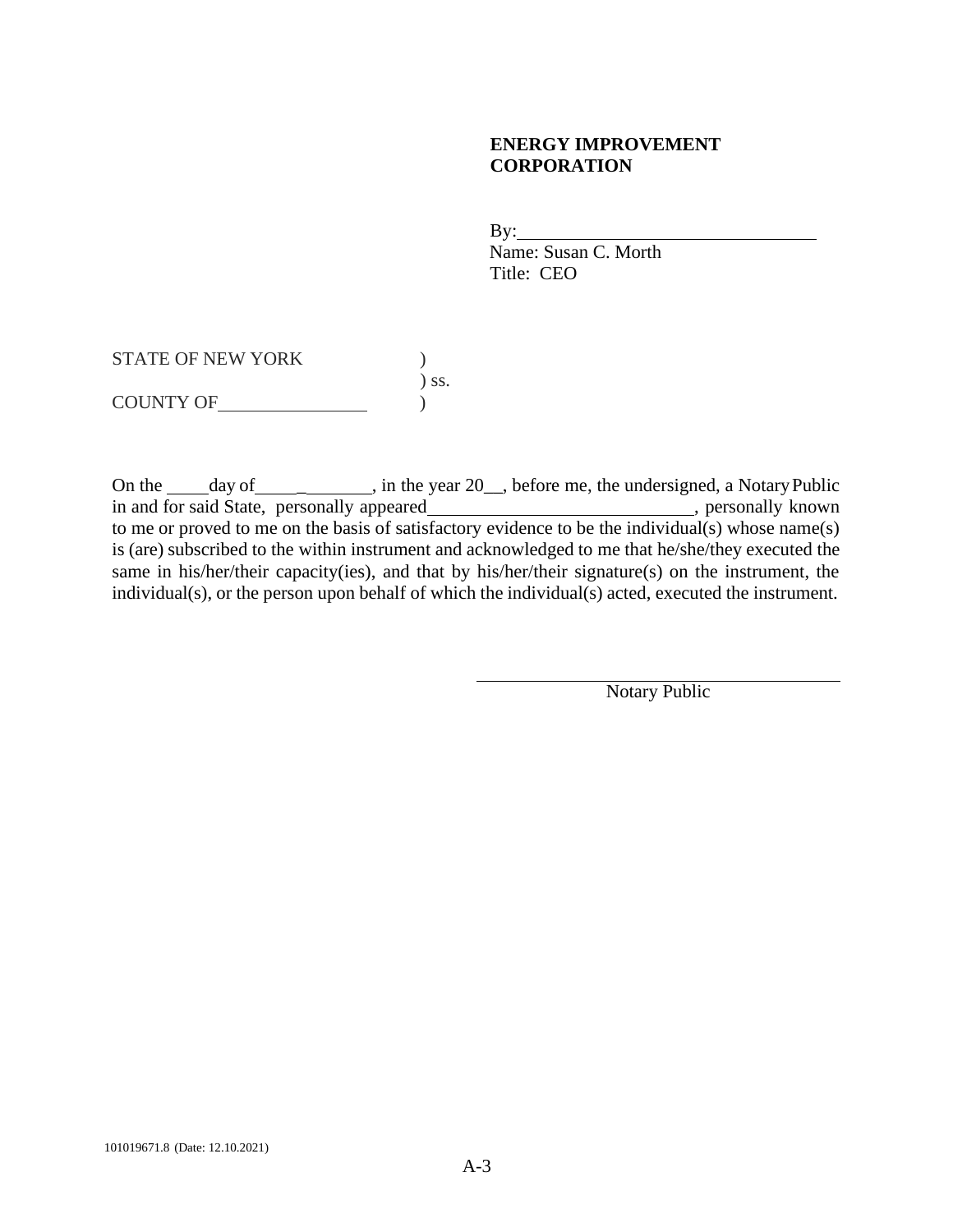Acknowledged and Agreed:

PROPERTY OWNER:

[PROPERTY OWNER NAME]

By:  $\qquad \qquad$ 

[Property Owner Name]

STATE OF NEW YORK  $\qquad \qquad$  ) ) ss. COUNTY OF )

On the day of \_\_\_\_\_\_, in the year 20\_, before me, the undersigned, a Notary Public in and for said State, personally appeared , personally known , personally known to me or proved to me on the basis of satisfactory evidence to be the individual(s) whose name(s) is (are) subscribed to the within instrument and acknowledged to me that he/she/they executed the same in his/her/their capacity(ies), and that by his/her/their signature(s) on the instrument, the individual(s), or the person upon behalf of which the individual(s) acted, executed the instrument.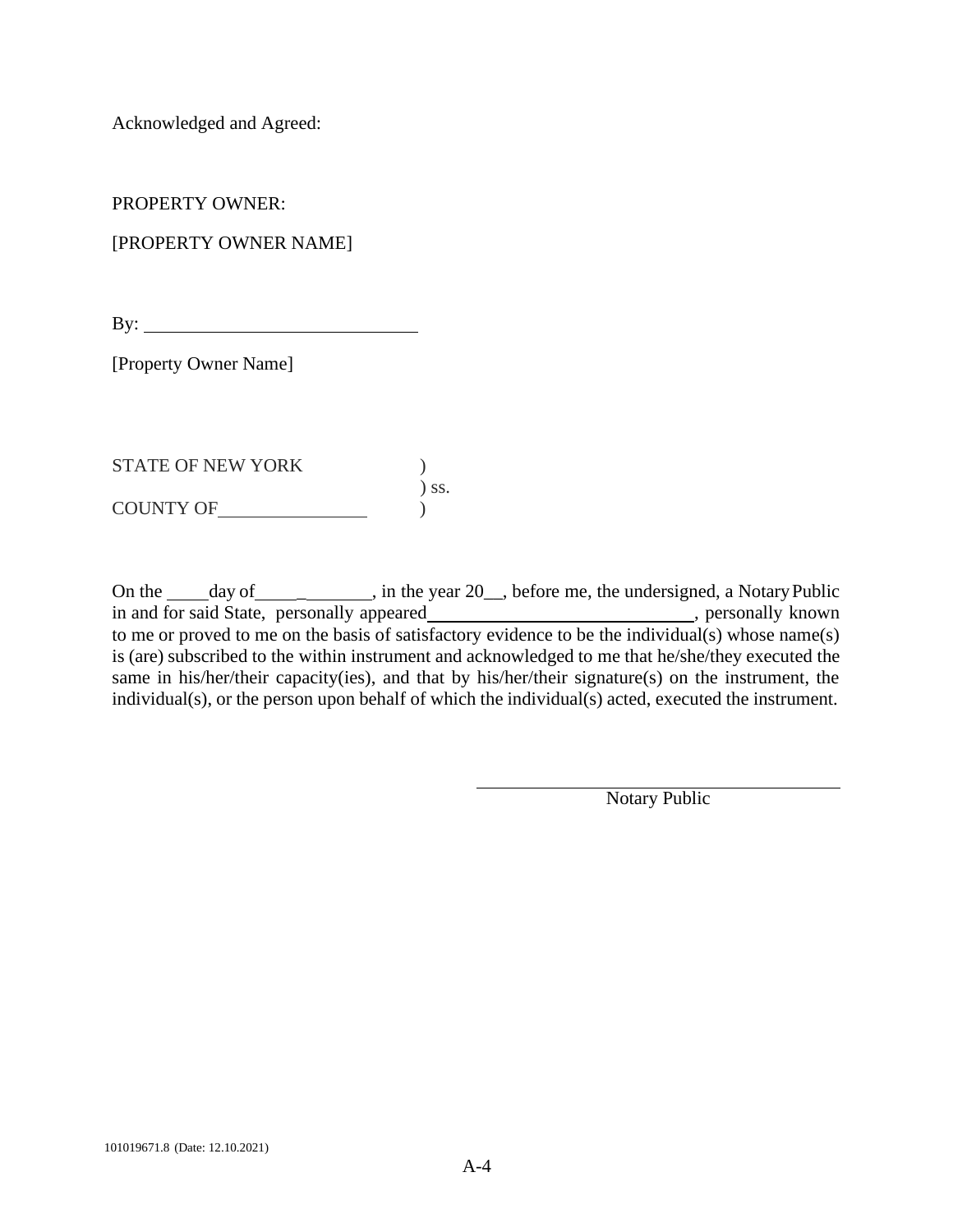# **Attachment 1 to Certificate of Levy - Property Description**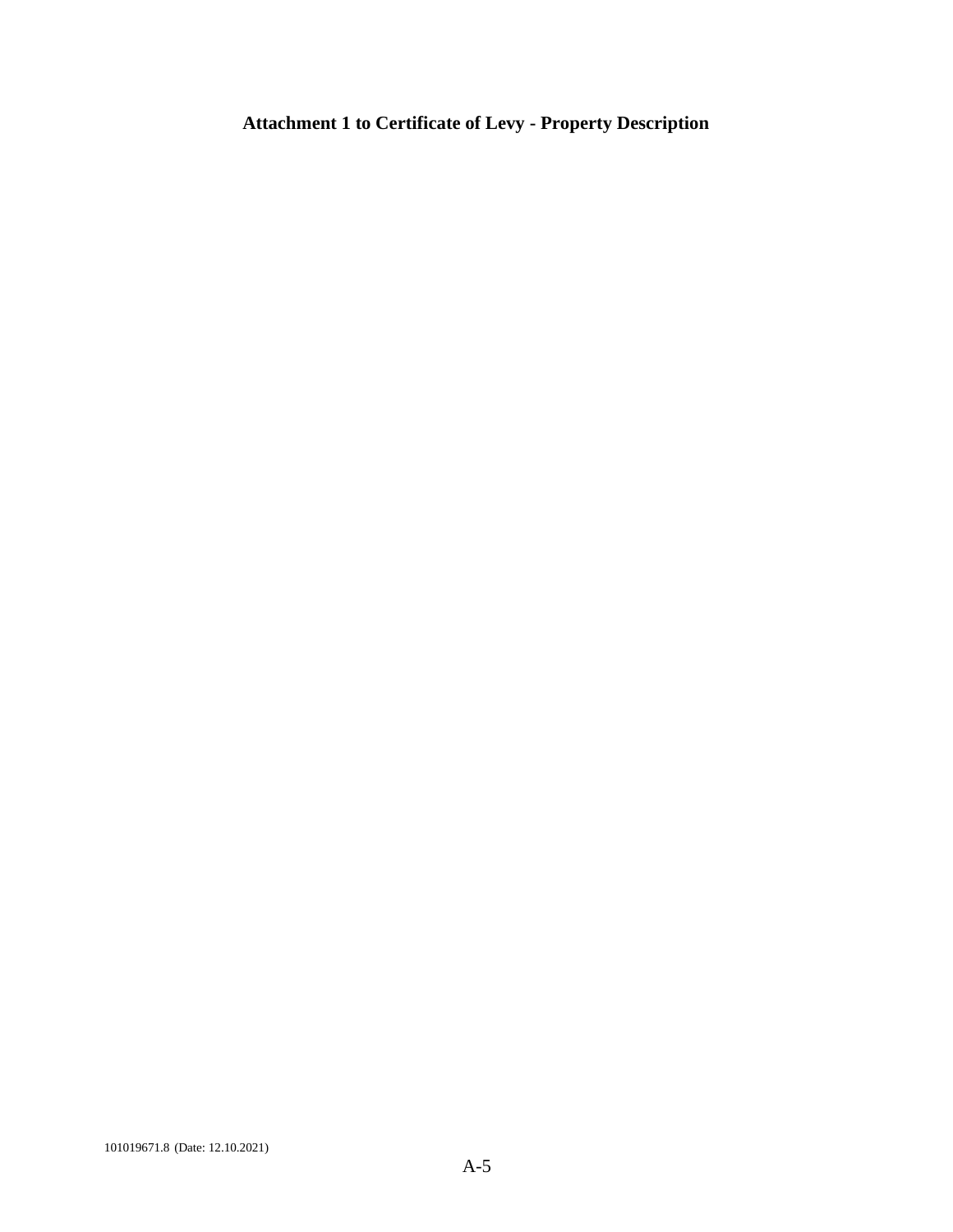# **Attachment 2 to Certificate of Levy - Payment Schedule**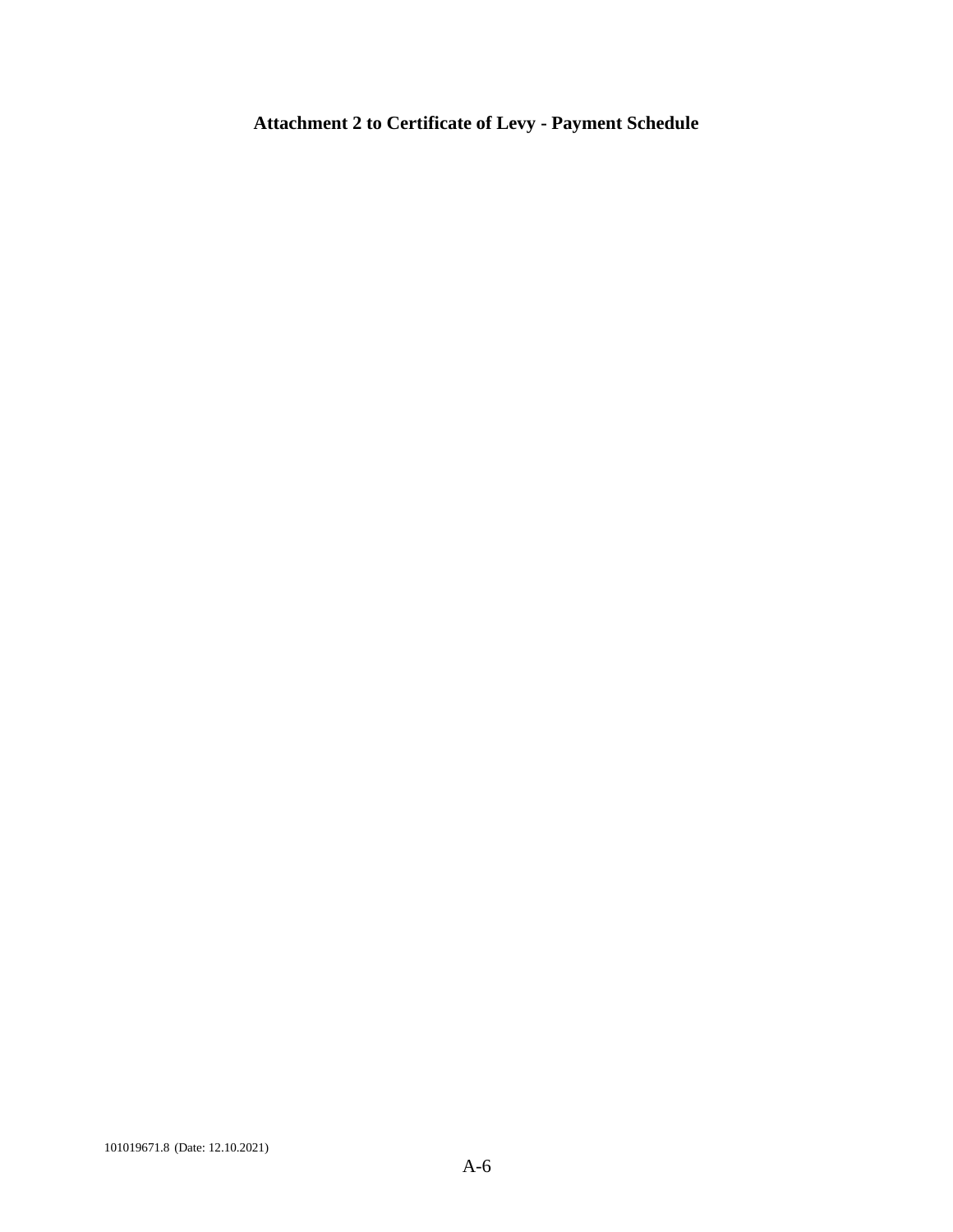# **EXHIBIT B TO ASSIGNMENT AGREEMENT**

#### **FORM OF ASSIGNMENT OF BENEFIT ASSESSMENT LIEN**

#### **Record and return to:**

Energy Improvement Corporation 2875 Route 35 Katonah, NY 10536 Attn: Sarah Smiley

#### **ASSIGNMENT OF BENEFIT ASSESSMENT LIEN**

KNOW ALL PERSONS BY THESE PRESENTS, that Energy Improvement Corporation, a local development corporation located at 2875 Route 35, Katonah, NY 10536, and formed under the laws of the State of New York (hereinafter referred to as "EIC" or the "Assignor"), acting on behalf of [County/City/Town/Village], a New York municipal corporation (the "Municipality"), pursuant to Article 5-L of the General Municipal Law of the State of New York and the Local Law adopted by the Municipality establishing the Energize NY Open C-PACE Financing Program in the Municipality, and the Municipal Agreement between the Municipality and EIC dated , 20 (the "Municipal Agreement"), in consideration of One Dollar (\$1.00) and other valuable consideration, receipt of which is hereby acknowledged, hereby quit- claims, grants, bargains, sells, conveys, assigns, transfers and sets over unto [Capital Provider] (the "Capital Provider"), located at [Capital Provider Address], under that certain Finance Agreement, by and between the Benefited Property Owner and [Capital Provider] dated , 20, as may be amended (the "Finance Agreement"), without warranty and without recourse, all of its right, title and interest in and to that certain Benefit Assessment Lien and each Annual Installment Lien and the debts secured thereby together with such interest, fees, and expenses of collection as may be provided by law, filed by EIC, on behalf of the Municipality, on the land records, on property owned on the date hereof in whole or in part by and as described on **A ttachment 1** and also commonly referred to as , filed simultaneously herewith and made a part hereof (the "Benefit Assessment Lien"), to have and to hold the same unto the said Capital Provider, its successor and assigns forever.

This Assignment is made, given, and executed pursuant to the authority granted to Assignor as agent of the Municipality pursuant to Article 5-L of the General Municipal Law of the State of New York, the Local Law, and the Municipal Agreement.

By execution of this Assignment, the Assignor assigns to Capital Provider, and the Capital Provider assumes, all of the rights at law or in equity, obligations, powers and duties as the Assignor or the Municipality would have with respect to the Benefit Assessment Lien, if the Benefit Assessment Lien had not been assigned with regard to precedence and priority of such Benefit Assessment Lien, the accrual of interest, charges, fees and expenses of collection, pursuant to the LocalLaw.

This Assignment by the Assignor is absolute and irrevocable and the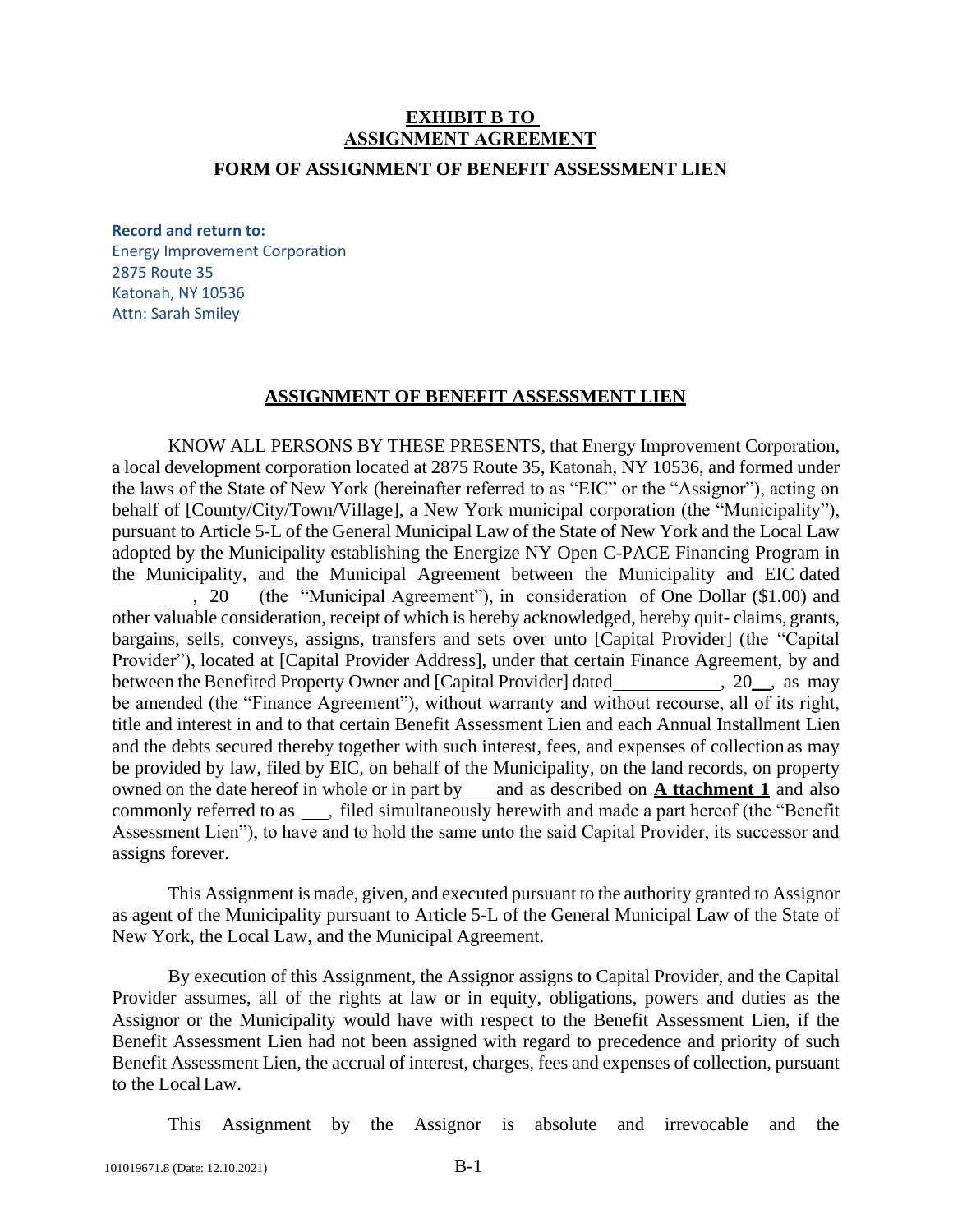[County/City/Town/Village] shall retain no interest, reversionary or otherwise, in the Benefit Assessment Lien.

The filing of this Assignment is done pursuant to the Local Law No.  $\qquad$  of 20  $\qquad$  of the Municipality, as such law may be amended from time to time, to Establish a Sustainable Energy Loan Program (OPEN C-PACE) and the Municipal Agreement, by and between the Energy Improvement Corporation (EIC) and the [MUNICIPALITY]. Accordingly, EIC is a constituted authority acting as an agent of the [Municipality] and the recording of this Assignment shall be exempt from any charge, mortgage recording tax or other fee in the same manner as if recorded by the [MUNICIPALITY].

Effective this  $\_\_day\$  of  $\_\_$ , 20 $\_\_$ .

## [SIGNATURE PAGES TO FOLLOW]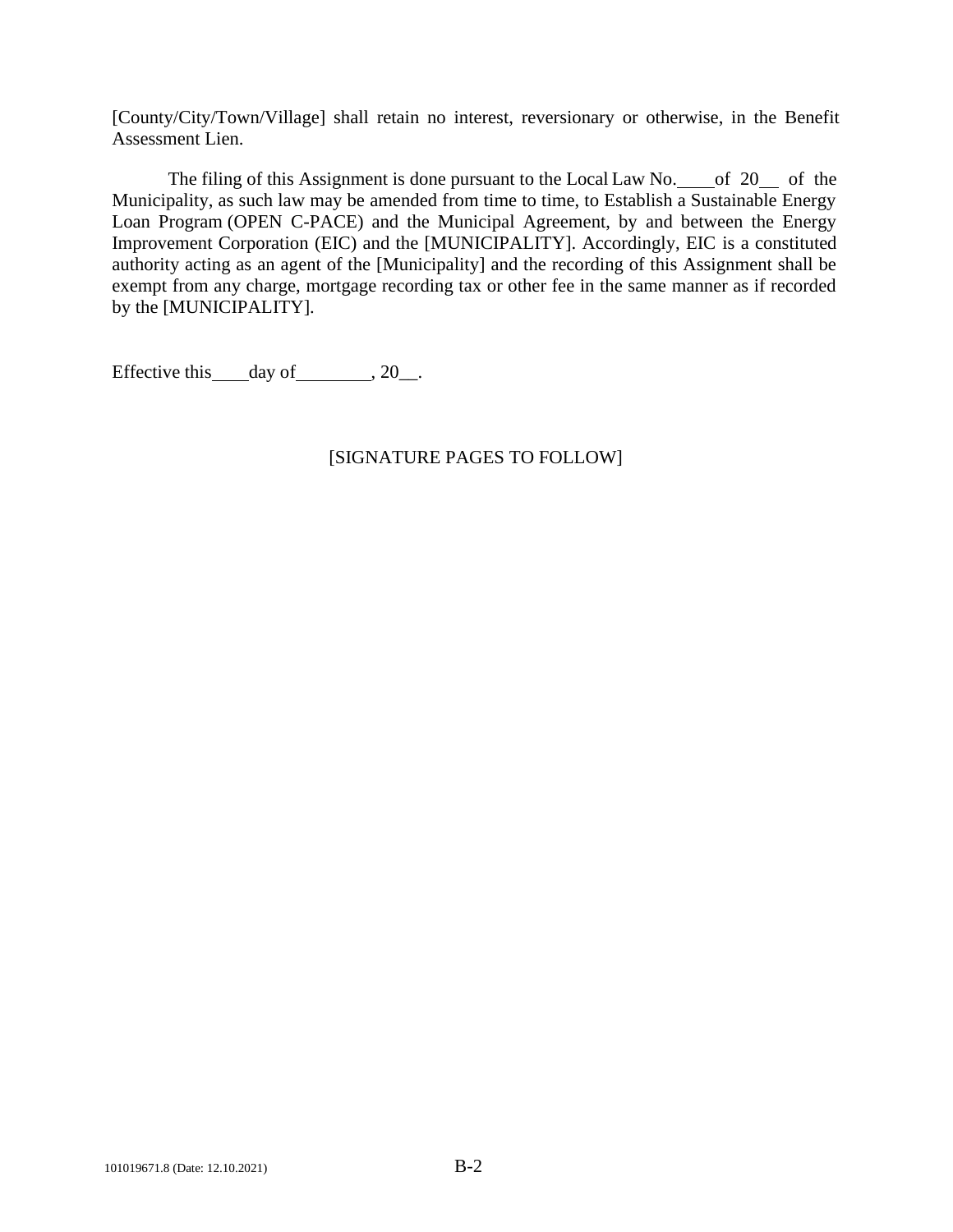#### ASSIGNOR:

#### **ENERGY IMPROVEMENT CORPORATION**

By: Name: Susan C. Morth Title: CEO

STATE OF NEW YORK  $)$ ) ss. COUNTY OF )

On the <u>day of definition of ear</u>, in the year 20<sub>\_\_</sub>, before me, the undersigned, a Notary Public in and for said State, personally appeared\_\_\_\_\_\_\_\_\_\_\_\_\_\_\_\_\_\_\_\_\_\_\_\_\_\_\_\_, personally known to me or proved to me on the basis of satisfactory evidence to be the individual(s) whose name(s) is (are) subscribed to the within instrument and acknowledged to me that he/she/they executed the same in his/her/their capacity(ies), and that by his/her/their signature(s) on the instrument, the individual(s), or the person upon behalf of which the individual(s) acted, executed the instrument.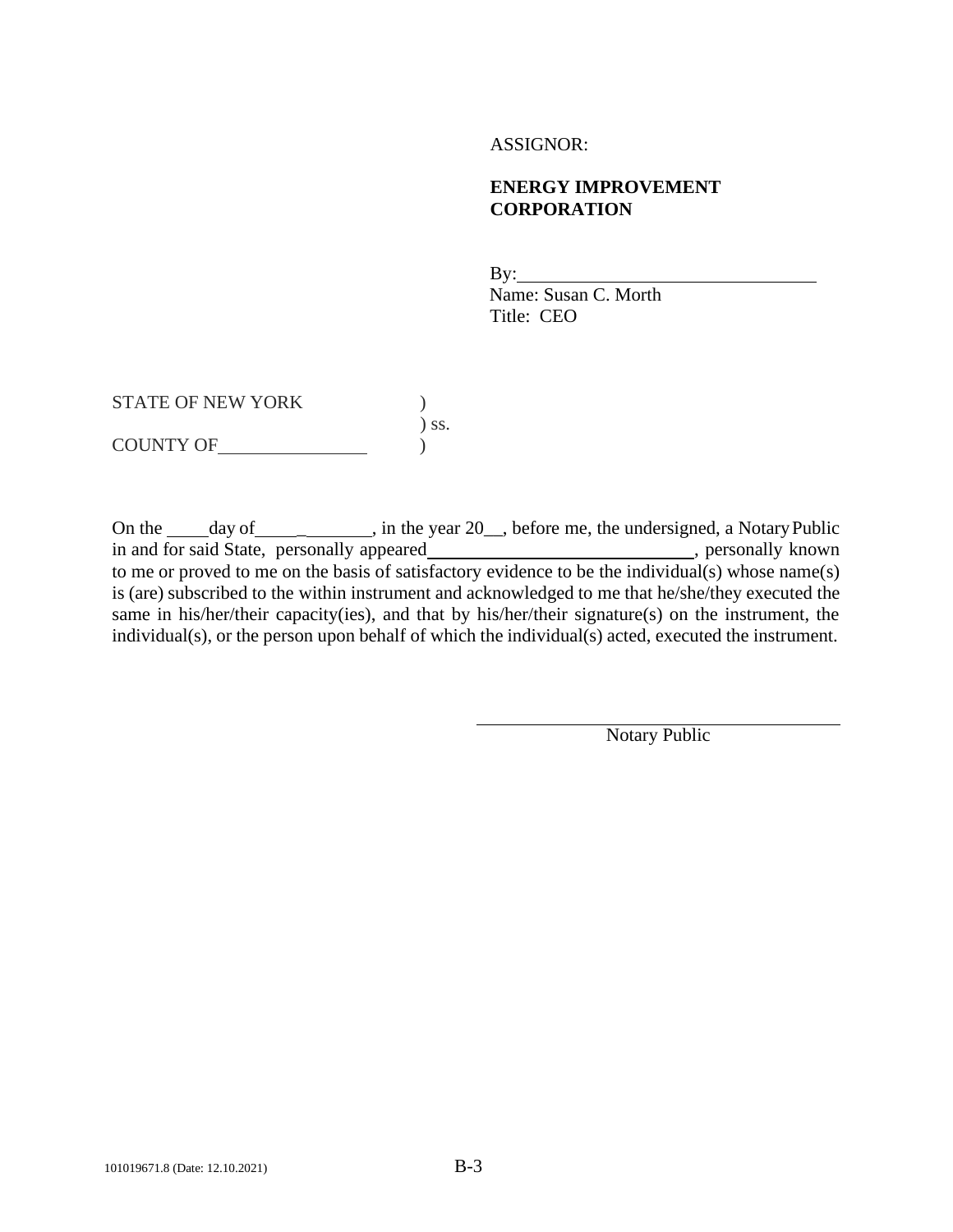Acknowledged and Agreed:

# **[CAPITAL PROVIDER]**

BY:

[Capital Provider]

| <b>STATE OF NEW YORK</b> |            |
|--------------------------|------------|
|                          | $\sum$ SS. |
| <b>COUNTY OF</b>         |            |

On the \_\_\_\_\_ day of \_\_\_\_\_\_\_\_\_\_\_, in the year 20\_\_, before me, the undersigned, a NotaryPublic in and for said State, personally appeared\_\_\_\_\_\_\_\_\_\_\_\_\_\_\_\_\_\_\_\_\_\_\_\_\_\_\_\_, personally known to me or proved to me on the basis of satisfactory evidence to be the individual(s) whose name(s) is (are) subscribed to the within instrument and acknowledged to me that he/she/they executed the same in his/her/their capacity(ies), and that by his/her/their signature(s) on the instrument, the individual(s), or the person upon behalf of which the individual(s) acted, executed the instrument.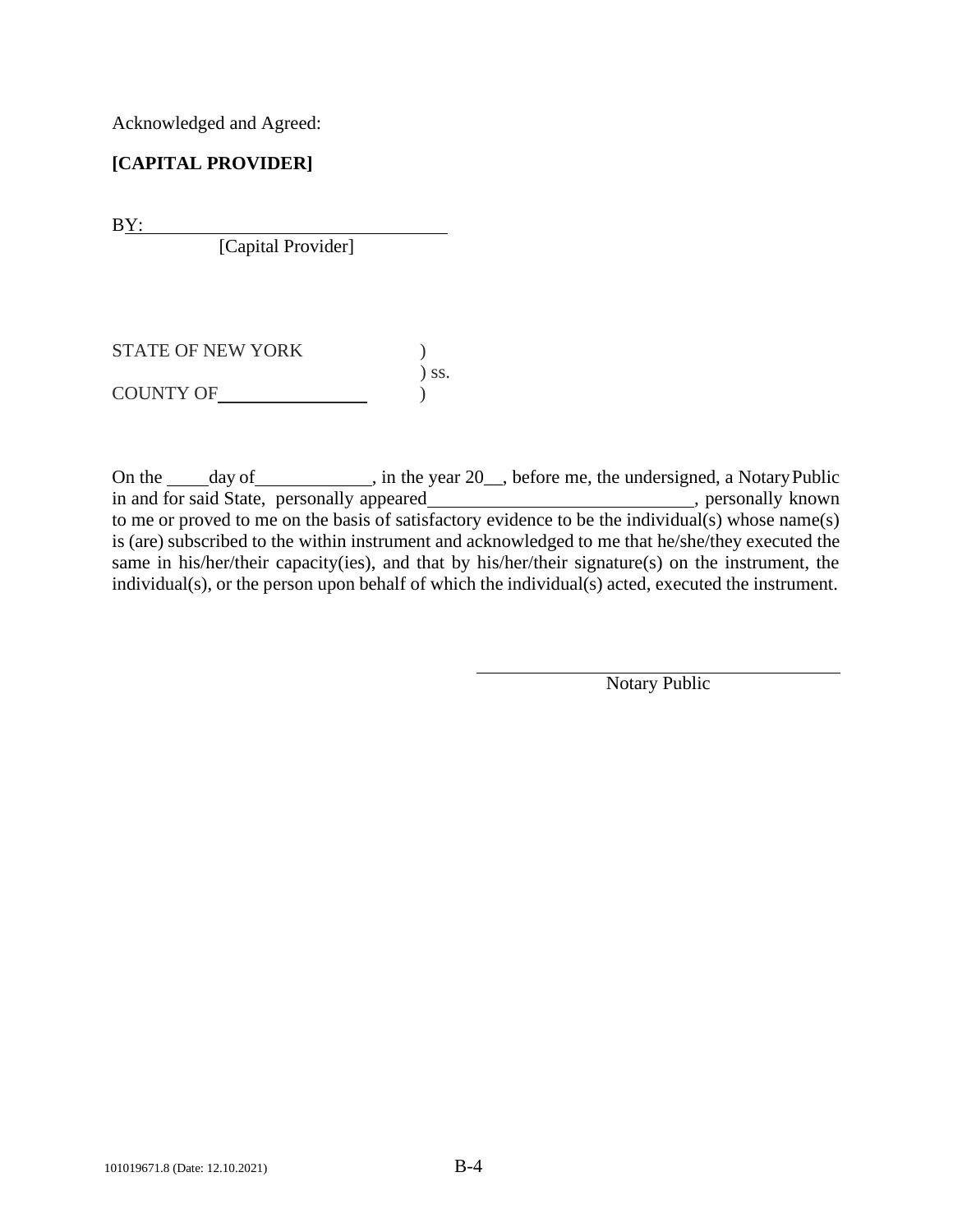**Attachment 1 to Assignment of Benefit Assessment Lien - Property Description**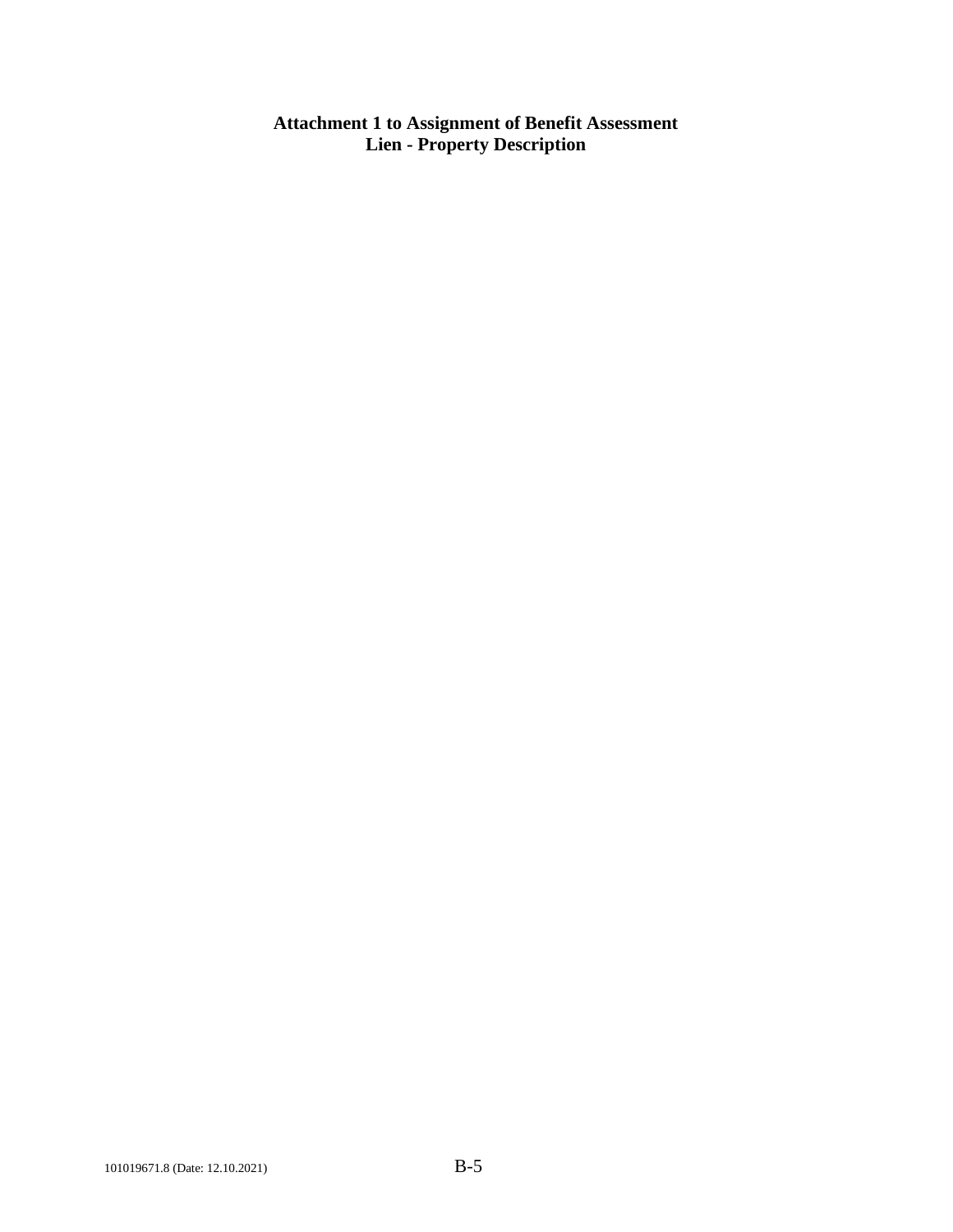# **EXHIBIT C TO ASSIGNMENT AGREEMENT**

## **FORM OF CONFIRMATION AND AMENDMENT OF BENEFIT ASSESSMENT LIEN AND PAYMENT SCHEDULE**

#### **Record and return to:**

Energy Improvement Corporation 2875 Route 35 Katonah, NY 10536 Attn: Sarah Smiley

#### **CONFIRMATION AND AMENDMENT OF BENEFIT ASSESSMENT LIEN AND PAYMENT SCHEDULE**

(the "*Capital Provider*"), located at [Capital Provider Address], and (the "*Borrower*"), located at [Borrower Address], are parties to that certain Finance Agreement dated as of 20\_\_, as may be amended (the "*Finance Agreement*").

Pursuant to the Finance Agreement, the Borrower has renovated or retrofitted the property located at New York (the "*Property*"), in accordance with the requirements of the Program for which Capital Provider has provided the financing for through the Benefit Assessment Advance in the amount of \$\_\_\_\_\_\_\_\_, which Benefit Assessment Advance has been converted into a Benefit Assessment against the Property; and

The Borrower is obligated to make benefit assessment payments required by that certain Certificate of Levy and Lien of Benefit Assessment (the "Benefit Assessment Lien") dated \_\_\_\_\_, 20\_ and filed by EIC, on behalf of [Municipality] (the "*Municipality*") and recorded in the Land Records for the Municipality in Volume \_ at Page \_; which Benefit Assessment Lien was assigned by EIC, on behalf of the Municipality, to Capital Provider pursuant to that certain Assignment of Benefit Assessment Lien dated , 20 and recorded in the Land Records for the Municipality in Volume at Page  $\qquad$ .

Pursuant to the Finance Agreement, the Benefit Assessment Lien shall be repaid in accordance with the installment payment plan attached hereto as Schedule 1 (the "Payment Schedule"). The Payment Schedule is based on the principal amount of the Benefit Assessment of  $\$\,$ , including capitalized interest or any additional fees and expenses pursuant to the Finance Agreement, with interest thereon at the rate set forth in the Finance Agreement and with installments of principal and interest coming due as set forth in the Payment Schedule.

Except as amended and modified hereby, the Finance Agreement and the Benefit Assessment Lien shall continue unmodified and in full force and effect and each is hereby ratified and confirmed.

The filing of this Confirmation and Amendment is done pursuant to the Local Law No. of 20 of the Municipality, as such law may be amended from time to time, to Establish a Sustainable Energy Loan Program (OPEN C-PACE) and the Municipal Agreement, by and between the Energy Improvement Corporation (EIC) and the [Municipality]. Accordingly, EIC is a constituted authority acting as an agent of the [Municipality] and the recording of this Confirmation and Amendment shall be exempt from any charge, mortgage recording tax or other fee in the same manner as if recorded by the [Municipality].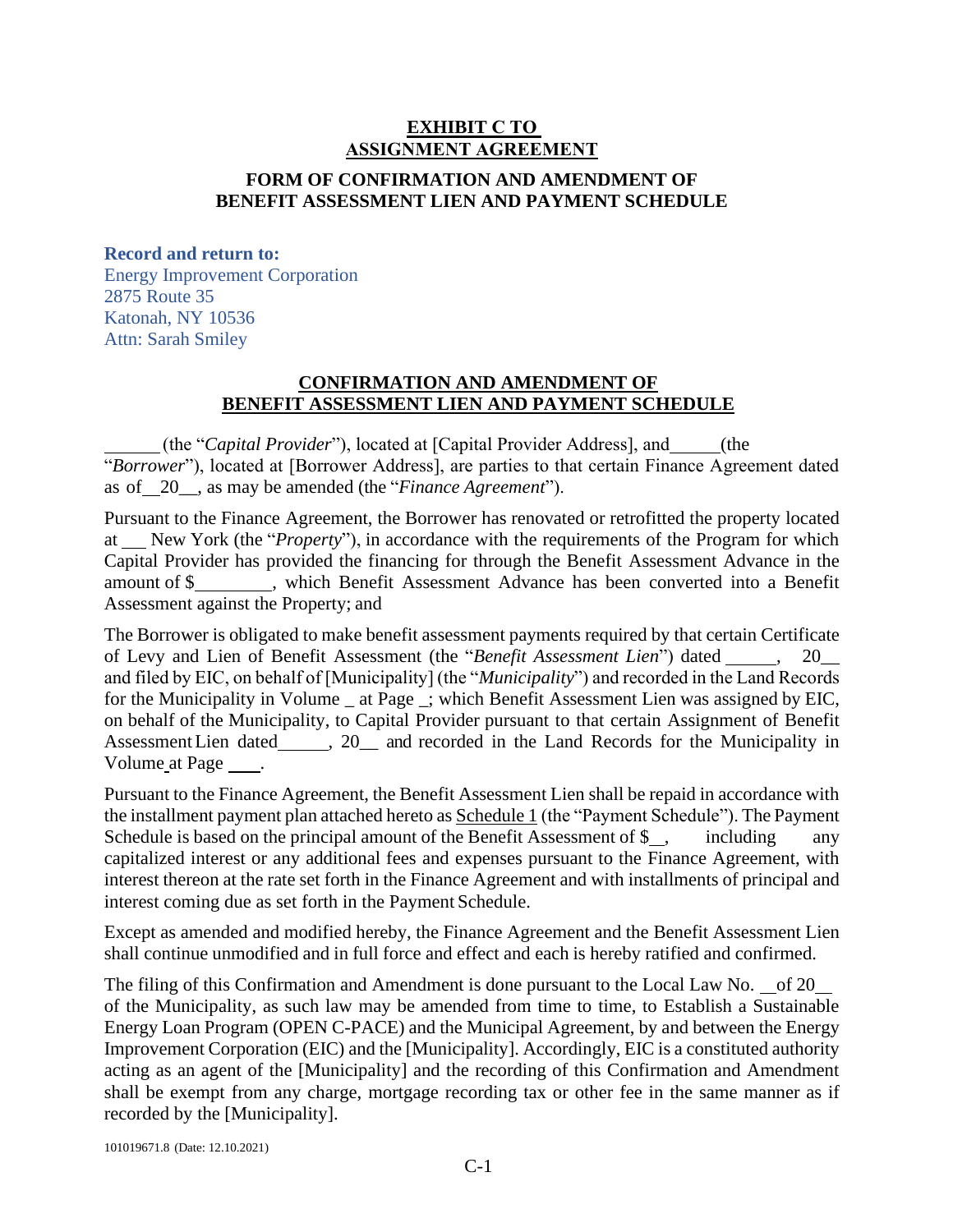Dated this  $\rule{1em}{0.15mm}$  day of  $\rule{1em}{0.15mm}$ , 20 $\rule{1em}{0.15mm}$ .

[CAPITAL PROVIDER]

By:  $\qquad \qquad$ Name: Title:

STATE OF NEW YORK  $)$ ) ss. COUNTY OF \_\_\_\_\_\_\_\_\_\_\_\_\_\_\_\_\_\_)

On the \_\_\_\_ day of \_\_\_\_\_\_\_\_\_, in the year 20\_, before me, the undersigned, a Notary Public in and for said State, personally appeared \_\_\_\_\_\_\_\_\_\_\_\_\_\_\_\_\_\_\_\_\_\_\_\_\_\_\_\_, personally known to me or proved to me on the basis of satisfactory evidence to be the individual(s) whose name(s) is (are) subscribed to the within instrument and acknowledged to me that he/she/they executed the same in his/her/their capacity(ies), and that by his/her/their signature(s) on the instrument, the individual(s), or the person upon behalf of which the individual(s) acted, executed the instrument.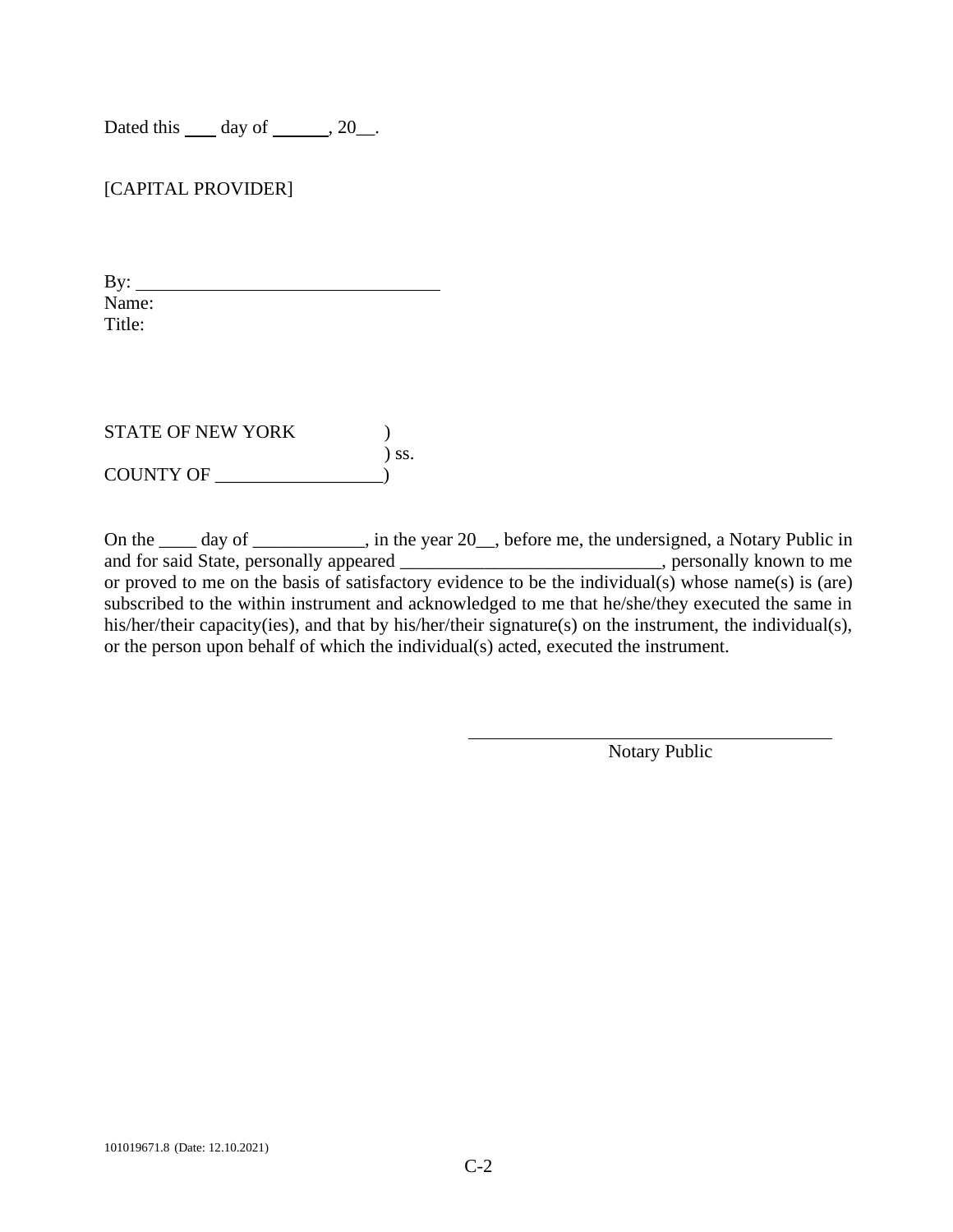Acknowledged and Agreed:

this  $\_\_$  day of  $\_\_$ , 20 $\_\_$ 

Property Owner

STATE OF NEW YORK  $)$ ) ss. COUNTY OF \_\_\_\_\_\_\_\_\_\_\_\_\_\_\_ )

On the \_\_\_\_ day of \_\_\_\_\_\_\_\_\_, in the year 20\_, before me, the undersigned, a Notary Public in and for said State, personally appeared \_\_\_\_\_\_\_\_\_\_\_\_\_\_\_\_\_\_\_\_\_\_\_\_\_\_\_\_, personally known to me or proved to me on the basis of satisfactory evidence to be the individual(s) whose name(s) is (are) subscribed to the within instrument and acknowledged to me that he/she/they executed the same in his/her/their capacity(ies), and that by his/her/their signature(s) on the instrument, the individual(s), or the person upon behalf of which the individual(s) acted, executed the instrument.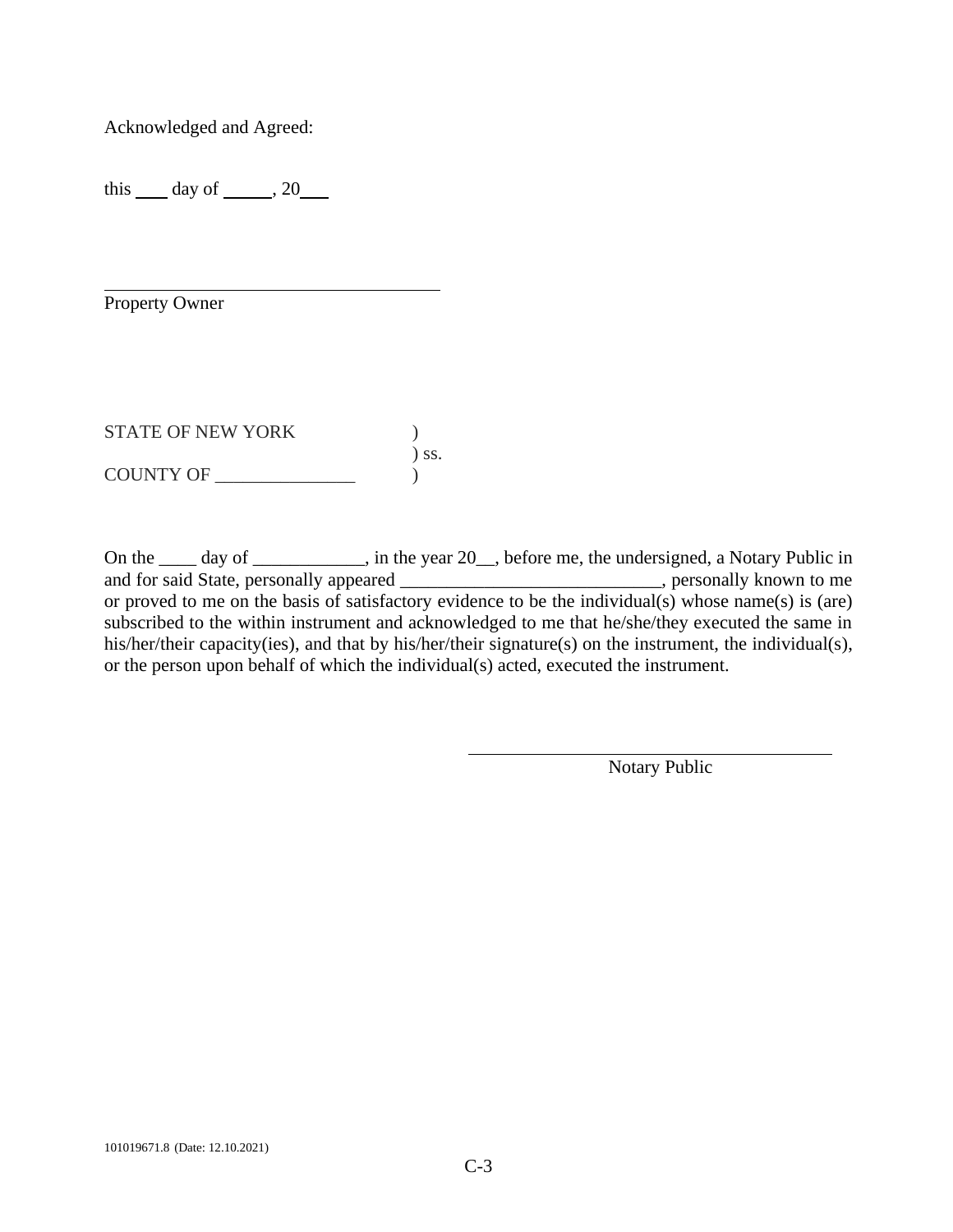## **Schedule 1 to Confirmation and Amendment of Benefit Assessment Lien**

# **Payment Schedule**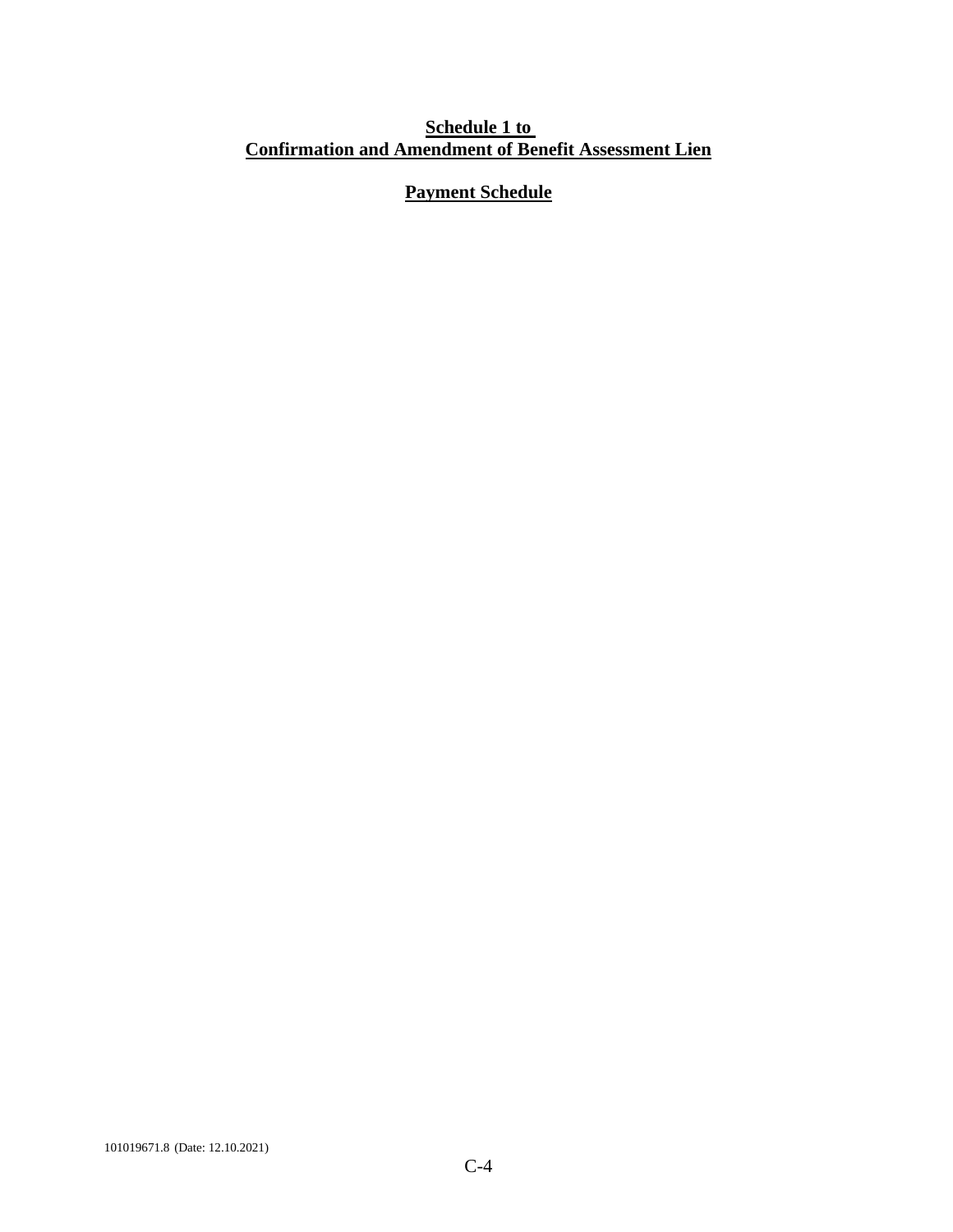## **EXHIBIT D TO ASSIGNMENT AGREEMENT**

#### **FORM OF SATISFACTION AND RELEASE OF BENEFIT ASSESSMENT LIEN**

#### **Record and return to:**

Energy Improvement Corporation 2875 Route 35 Katonah, NY 10536 Attn: Sarah Smiley

#### **SATISFACTION AND RELEASE OF BENEFIT ASSESSMENT LIEN**

Energy Improvement Corporation, a local development corporation formed under the laws of the State of New York ("EIC"), located at 2875 Route 35, Katonah, NY, 10536, acting on behalf of [County/City/Town/Village] (the "Municipality") pursuant to Article 5-L of the General Municipal Law of the State of New York (the "Enabling Act") and the Local Law adopted by the Municipality establishing the Energize NY Open C-PACE Financing Program in the Municipality, and the Municipal Agreement between the Municipality and EIC dated 20\_\_, having filed a Certificate of Levy and Lien of Benefit Assessment against the property of [Property Owner], on the \_\_\_\_ day of\_\_\_\_\_\_\_\_\_\_, 20\_\_ in the land records of \_\_\_\_\_\_\_\_, Book page \_\_\_\_\_\_ on the following described real property in \_\_\_\_\_\_\_, New York in the amount of \$\_\_\_\_\_\_\_\_\_\_\_\_\_\_\_:

[Property description]

NOW, THEREFORE, the undersigned does hereby acknowledge satisfaction of the Lien of Benefit Assessment and does direct the Clerk of the [County/City/Town/Village] to release, cancel and discharge the Benefit Assessment Lien in accordance with the Enabling Act and the Local Law.

The filing of this Satisfaction and Release of Benefit Assessment Lien is done pursuant to the Local Law No. \_\_ of 20 of the Municipality, as such law may be amended from time to time, to Establish a Sustainable Energy Loan Program (OPEN C-PACE) and the Municipal Agreement, by and between the Energy Improvement Corporation (EIC) and the [MUNICIPALITY]. Accordingly, EIC is a constituted authority acting as an agent of the [MUNICIPALITY] and the recording of this lien shall be exempt from any charge, mortgage recording tax or other fee in the same manner as if recorded by the [MUNICIPALITY].

Effective this  $\_\text{day of} \_\text{gx}, 20 \_\text{gx}.$ 

#### [SIGNATURE PAGES TO FOLLOW]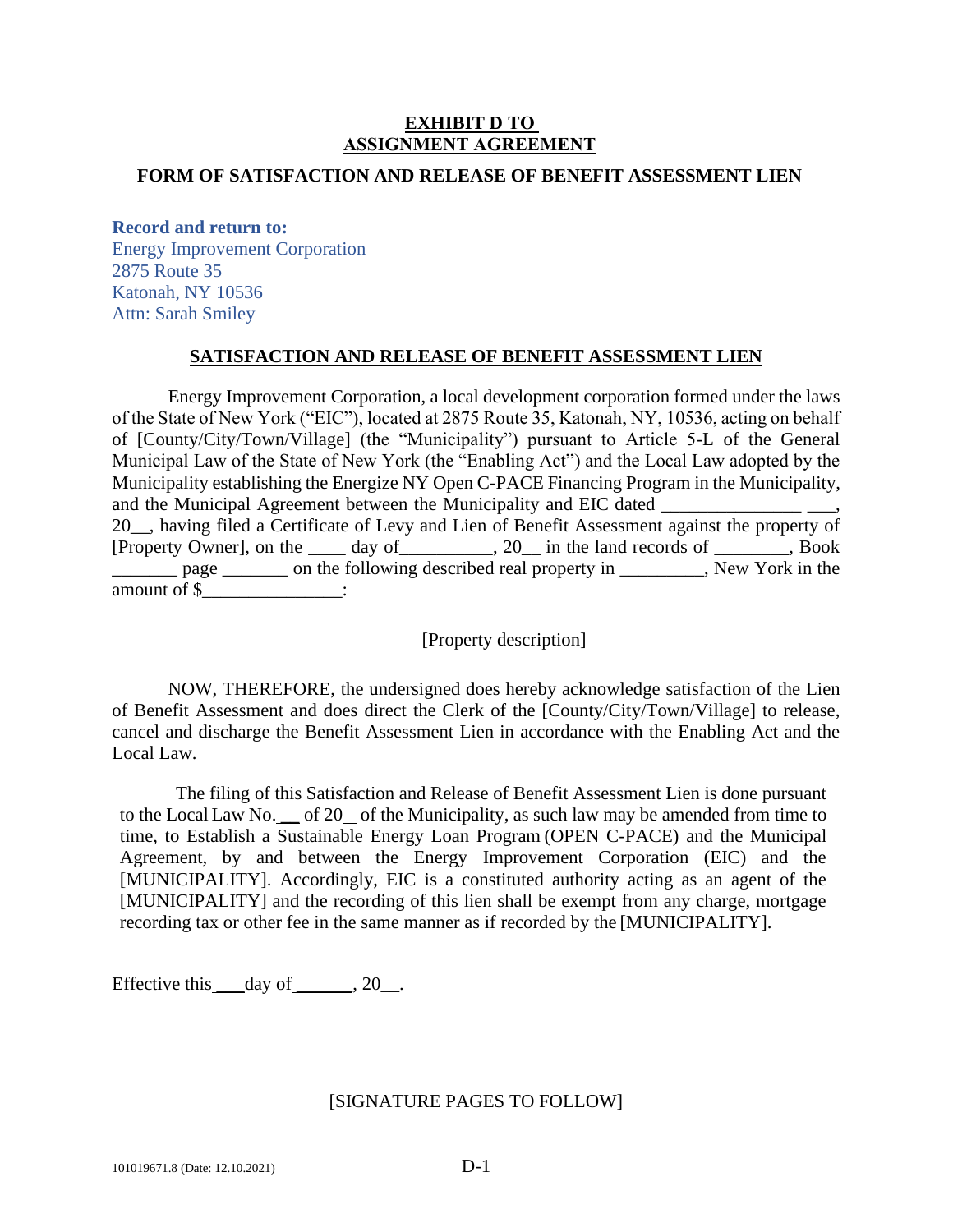#### ENERGY IMPROVEMENT CORPORATION

 $\mathbf{By:}\qquad\qquad$  Name: Susan C. Morth Title: CEO

STATE OF NEW YORK  $)$ ) ss.  $\begin{array}{c}\n\text{COUNTY OF} \\
\hline\n\end{array}$ 

On the \_\_\_\_ day of \_\_\_\_\_\_\_\_\_, in the year 20\_, before me, the undersigned, a Notary Public in and for said State, personally appeared \_\_\_\_\_\_\_\_\_\_\_\_\_\_\_\_\_\_\_\_\_\_\_\_\_\_\_\_, personally known to me or proved to me on the basis of satisfactory evidence to be the individual(s) whose name(s) is (are) subscribed to the within instrument and acknowledged to me that he/she/they executed the same in his/her/their capacity(ies), and that by his/her/their signature(s) on the instrument, the individual(s), or the person upon behalf of which the individual(s) acted, executed the instrument.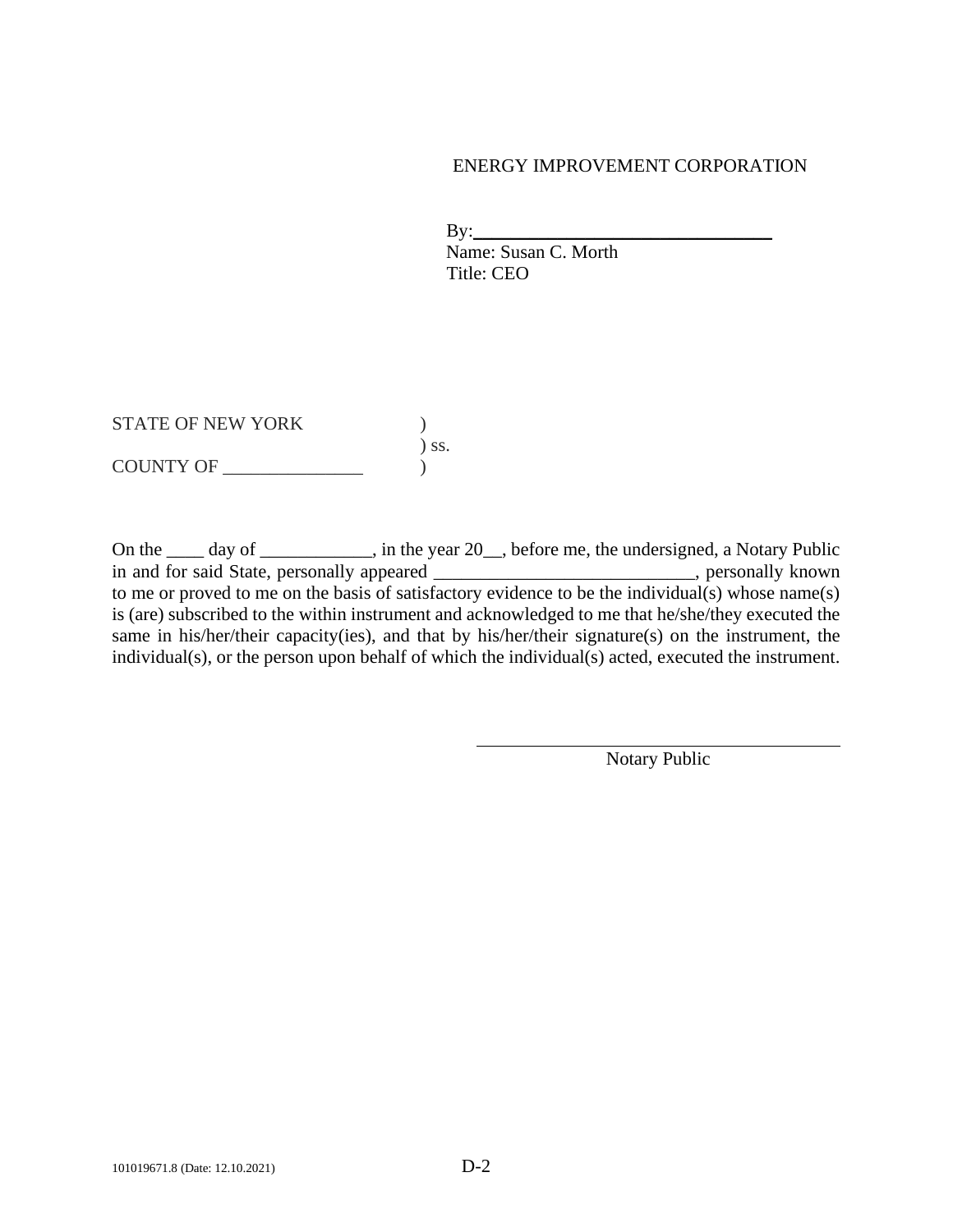Acknowledged and Agreed:

this  $\rule{1em}{0.15mm}$  day of  $\rule{1em}{0.15mm}$ , 20 $\rule{1em}{0.15mm}$ 

\_\_\_\_\_\_\_\_\_\_\_\_\_\_\_\_\_\_\_\_\_\_\_\_\_\_\_\_\_\_\_\_\_\_\_

[Capital Provider]

STATE OF NEW YORK  $)$ ) ss. COUNTY OF \_\_\_\_\_\_\_\_\_\_\_\_\_\_\_ )

On the \_\_\_\_ day of \_\_\_\_\_\_\_\_\_, in the year 20\_, before me, the undersigned, a Notary Public in and for said State, personally appeared \_\_\_\_\_\_\_\_\_\_\_\_\_\_\_\_\_\_\_\_\_\_, personally known to me or proved to me on the basis of satisfactory evidence to be the individual(s) whose name(s) is (are) subscribed to the within instrument and acknowledged to me that he/she/they executed the same in his/her/their capacity(ies), and that by his/her/their signature(s) on the instrument, the individual(s), or the person upon behalf of which the individual(s) acted, executed the instrument.